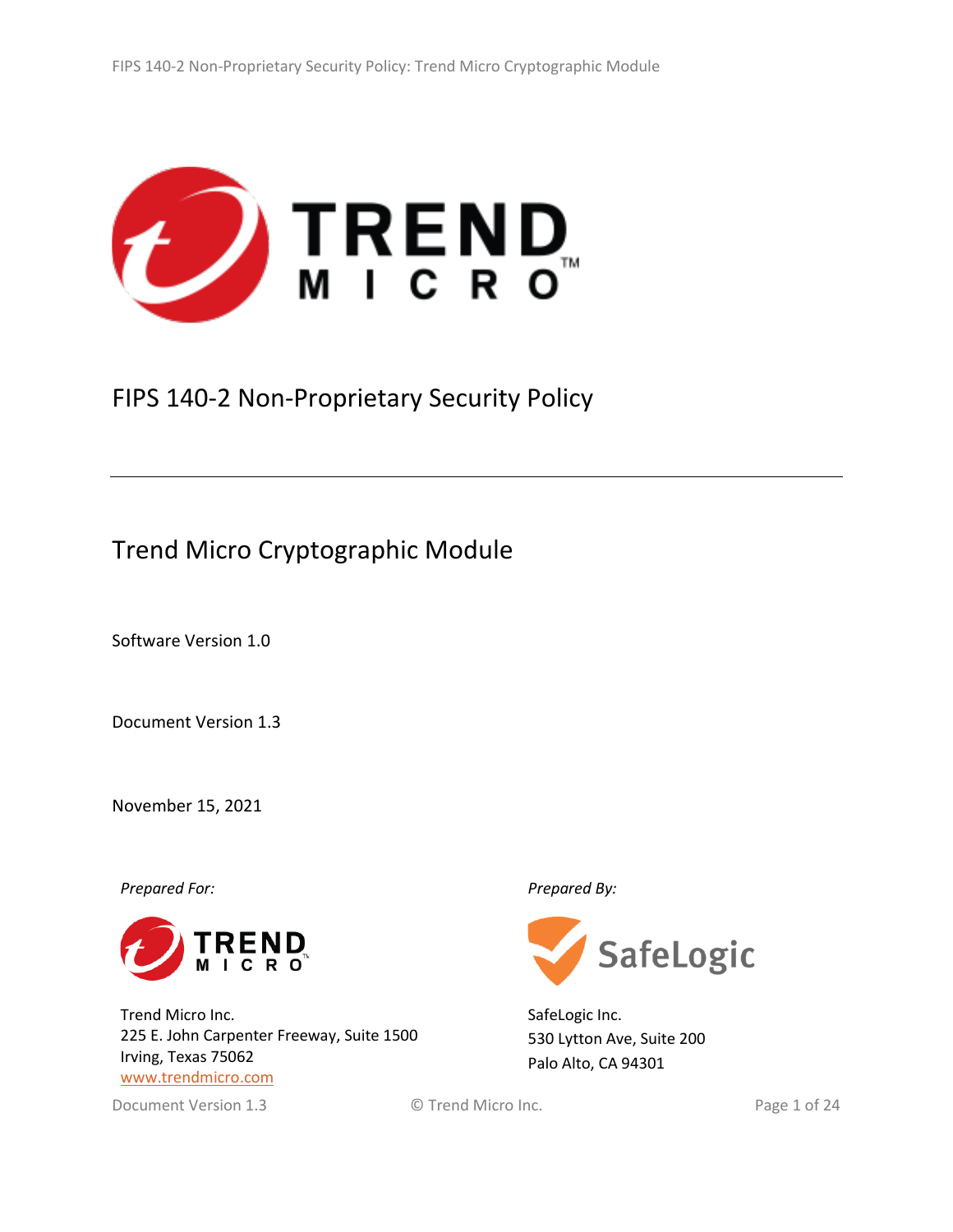FIPS 140-2 Non-Proprietary Security Policy: Trend Micro Cryptographic Module

[www.safelogic.com](http://www.safelogic.com/)

# **Abstract**

This document provides a non-proprietary FIPS 140-2 Security Policy for Trend Micro Cryptographic Module.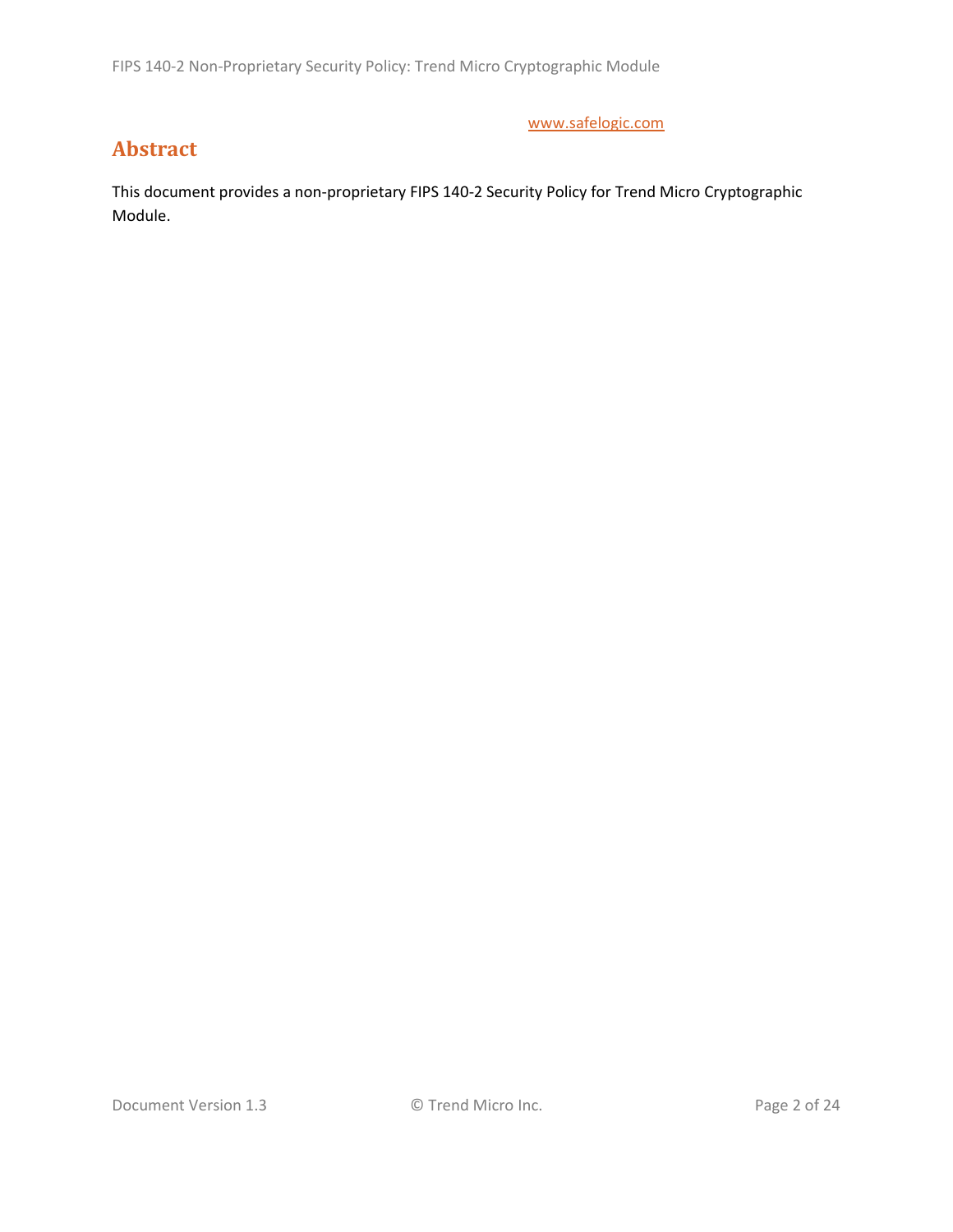# **Table of Contents**

| $\mathbf{1}$ |                  |                                                                                                 |  |
|--------------|------------------|-------------------------------------------------------------------------------------------------|--|
|              | 1.1              |                                                                                                 |  |
|              | 1.2              |                                                                                                 |  |
|              | 1.3              |                                                                                                 |  |
|              | 1.4              |                                                                                                 |  |
|              | 1.5              |                                                                                                 |  |
| $\mathbf{2}$ |                  |                                                                                                 |  |
|              | 2.1              |                                                                                                 |  |
|              | 2.1.1            |                                                                                                 |  |
|              | 2.1.2            |                                                                                                 |  |
|              | 2.1.3            |                                                                                                 |  |
|              | $2.2\phantom{0}$ |                                                                                                 |  |
|              | 2.3              |                                                                                                 |  |
|              | 2.3.1            |                                                                                                 |  |
|              | 2.3.2            |                                                                                                 |  |
|              | 2.4              |                                                                                                 |  |
|              | 2.5              |                                                                                                 |  |
|              | 2.6              |                                                                                                 |  |
|              | 2.6.1            |                                                                                                 |  |
|              | 2.6.2            | Key/Critical Security Parameter (CSP) Authorized Access and Use by Role and Service/Function 19 |  |
|              | 2.6.3            |                                                                                                 |  |
|              | 2.6.4            |                                                                                                 |  |
|              | 2.7              |                                                                                                 |  |
|              | 2.7.1            |                                                                                                 |  |
|              | 2.7.2            |                                                                                                 |  |
|              | 2.7.3            |                                                                                                 |  |
|              | 2.8              |                                                                                                 |  |
| 3            |                  |                                                                                                 |  |
|              | 3.1              |                                                                                                 |  |
|              | 3.1.1            |                                                                                                 |  |
|              | 3.1.2            |                                                                                                 |  |
|              | 3.2 <sub>2</sub> |                                                                                                 |  |
|              | 3.2.1            |                                                                                                 |  |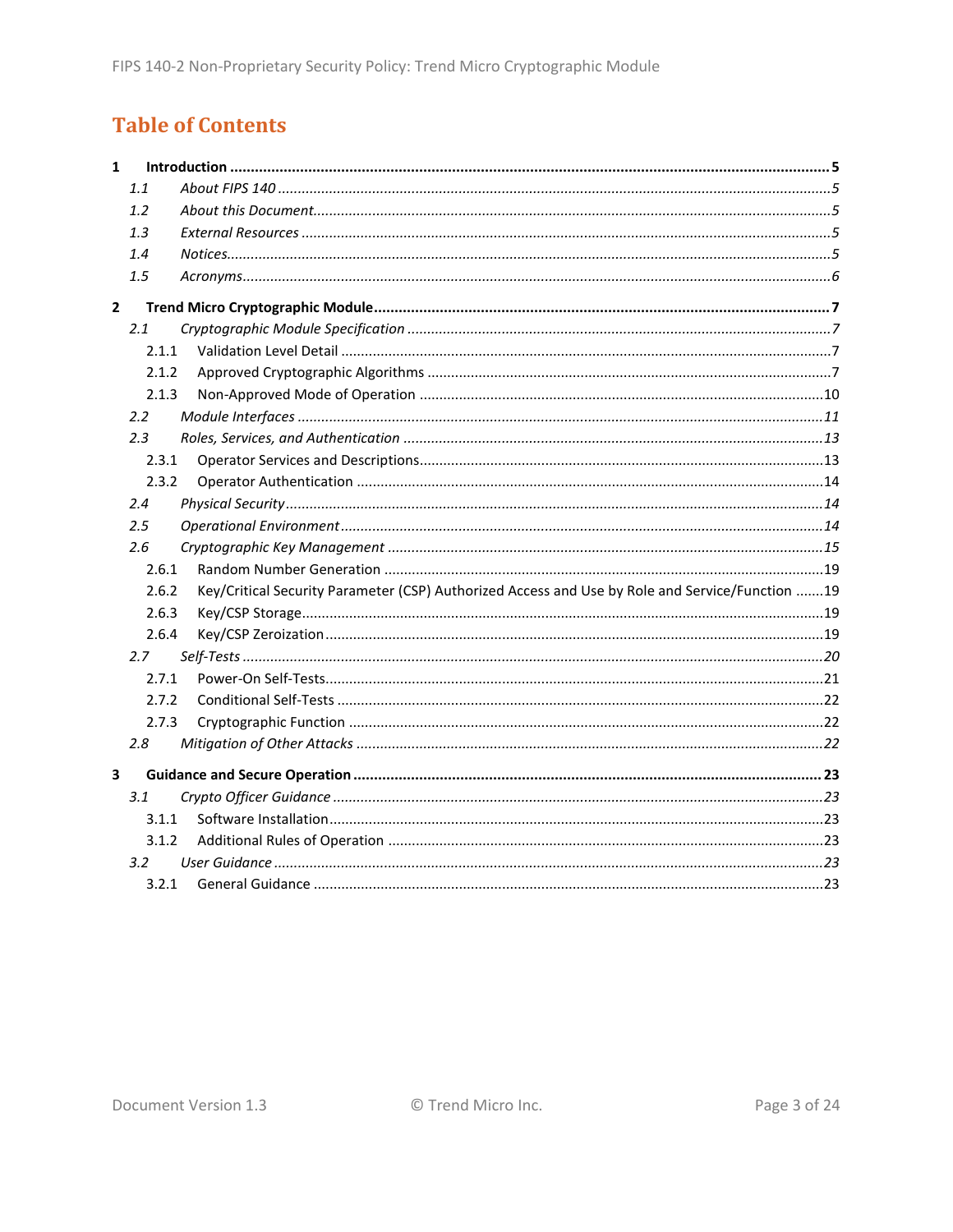# **List of Tables**

# **List of Figures**

|--|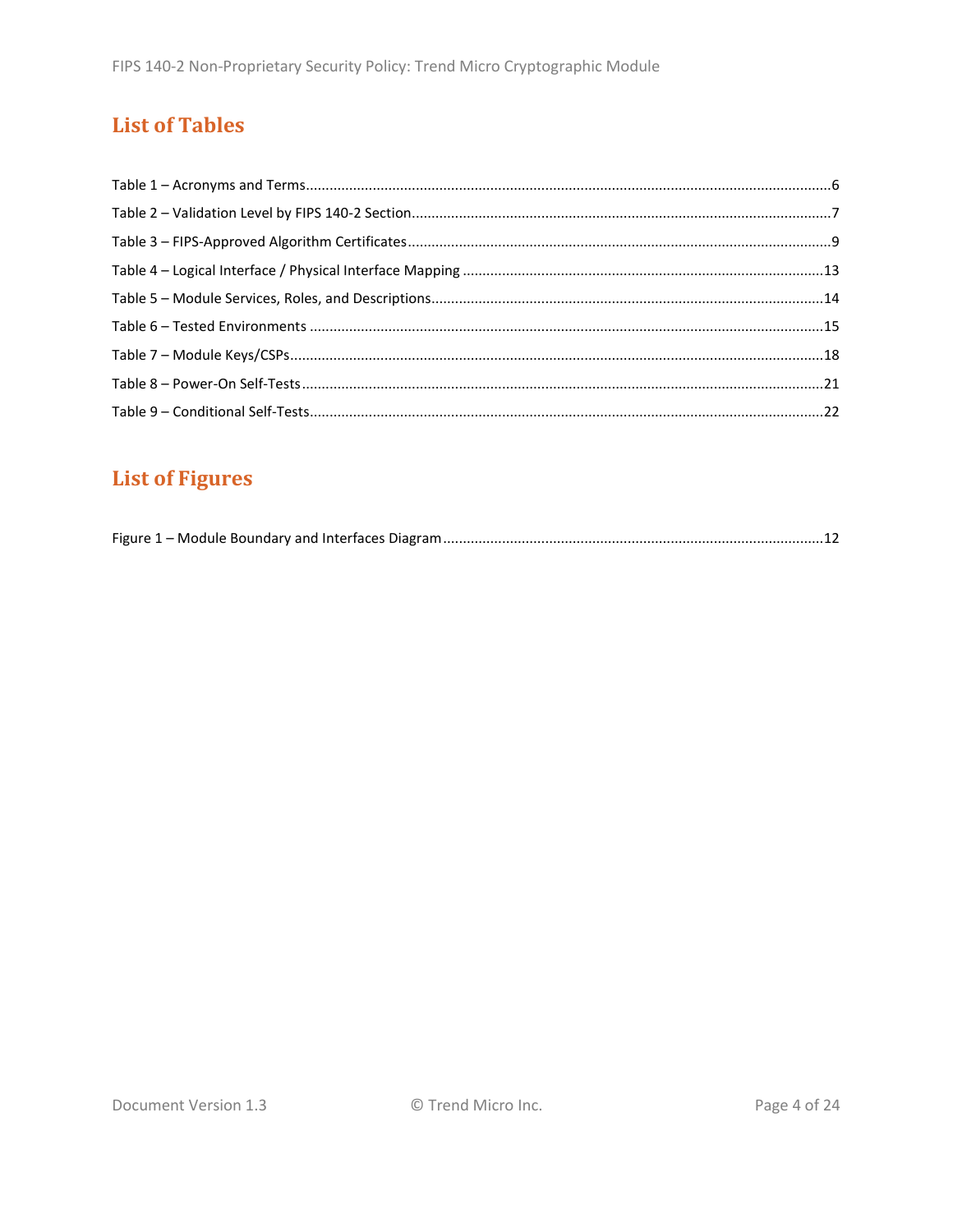# <span id="page-4-0"></span>**1 Introduction**

# <span id="page-4-1"></span>**1.1 About FIPS 140**

Federal Information Processing Standards Publication 140-2 — Security Requirements for Cryptographic Modules specifies requirements for cryptographic modules to be deployed in a Sensitive but Unclassified environment. The National Institute of Standards and Technology (NIST) and Canadian Centre for Cyber Security (CCCS) Cryptographic Module Validation Program (CMVP) run the FIPS 140 program. The NVLAP accredits independent testing labs to perform FIPS 140 testing; the CMVP validates modules meeting FIPS 140 validation. *Validated* is the term given to a module that is documented and tested against the FIPS 140 criteria.

More information is available on the CMVP website at [http://csrc.nist.gov/groups/STM/cmvp/index.html.](http://csrc.nist.gov/groups/STM/cmvp/index.html)

# <span id="page-4-2"></span>**1.2 About this Document**

This non-proprietary Cryptographic Module Security Policy for Trend Micro Cryptographic Module from Trend Micro Inc. (Trend Micro) provides an overview of the product and a high-level description of how it meets the security requirements of FIPS 140-2. This document contains details on the module's cryptographic keys and critical security parameters. This Security Policy concludes with instructions and guidance on running the module in a FIPS 140-2 mode of operation.

Trend Micro Cryptographic Module may also be referred to as the "module" in this document.

# <span id="page-4-3"></span>**1.3 External Resources**

The Trend Micro website [\(https://www.trendmicro.com/\)](https://www.trendmicro.com/) contains information on Trend Micro services and products. The Cryptographic Module Validation Program website contains links to the FIPS 140-2 certificate and Trend Micro contact information.

### <span id="page-4-4"></span>**1.4 Notices**

This document may be freely reproduced and distributed in its entirety without modification.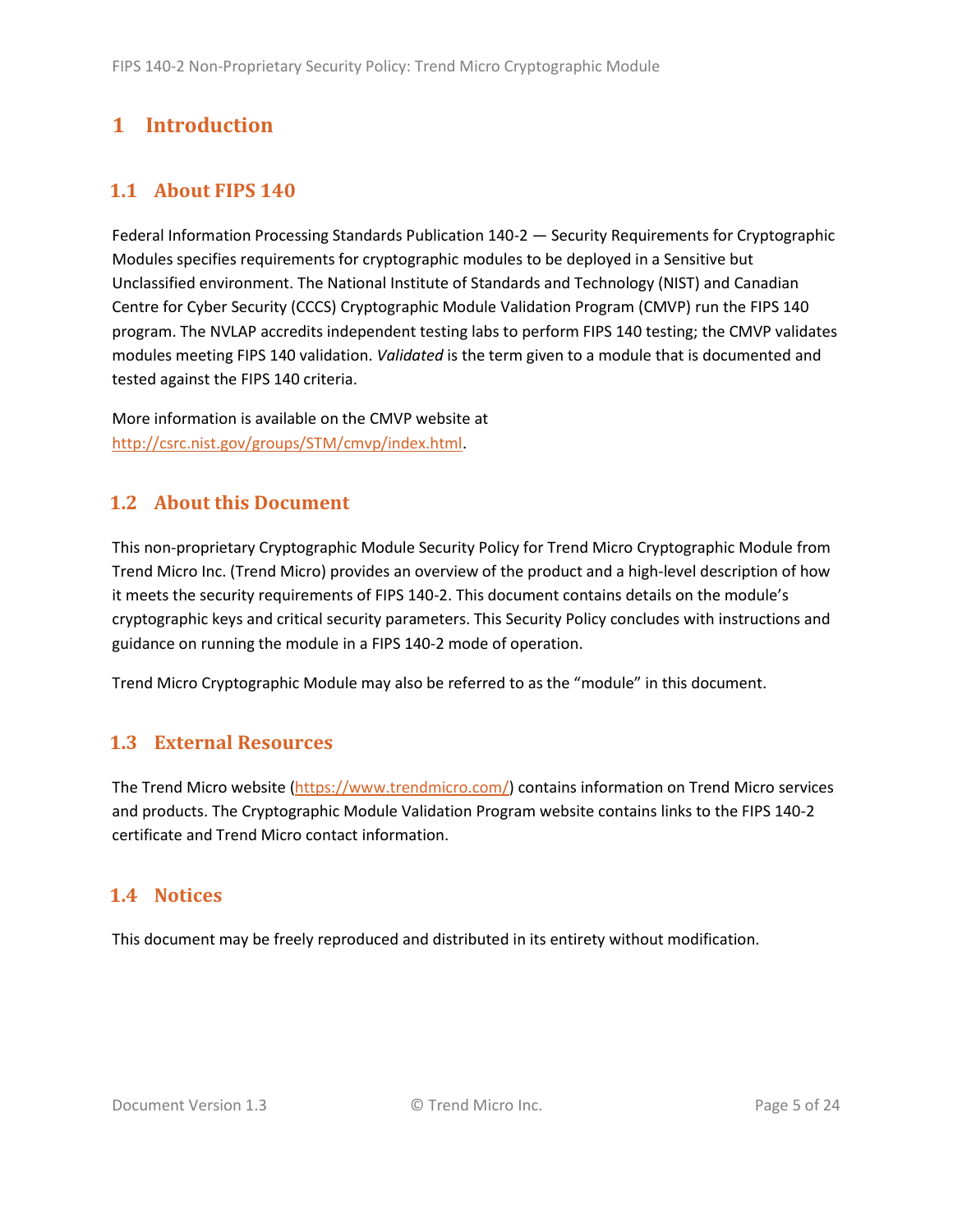### <span id="page-5-0"></span>**1.5 Acronyms**

| <b>Acronym</b> | <b>Term</b>                                    |  |
|----------------|------------------------------------------------|--|
| <b>AES</b>     | <b>Advanced Encryption Standard</b>            |  |
| <b>ANSI</b>    | <b>American National Standards Institute</b>   |  |
| API            | <b>Application Programming Interface</b>       |  |
| <b>CMVP</b>    | Cryptographic Module Validation Program        |  |
| <b>CO</b>      | Crypto Officer                                 |  |
| CCCS           | Canadian Centre for Cyber Security             |  |
| <b>CSP</b>     | <b>Critical Security Parameter</b>             |  |
| <b>DES</b>     | Data Encryption Standard                       |  |
| <b>DH</b>      | Diffie-Hellman                                 |  |
| <b>DRBG</b>    | Deterministic Random Bit Generator             |  |
| <b>DSA</b>     | Digital Signature Algorithm                    |  |
| EC             | <b>Elliptic Curve</b>                          |  |
| <b>EMC</b>     | <b>Electromagnetic Compatibility</b>           |  |
| EMI            | Electromagnetic Interference                   |  |
| <b>FCC</b>     | <b>Federal Communications Commission</b>       |  |
| <b>FIPS</b>    | <b>Federal Information Processing Standard</b> |  |
| <b>GPC</b>     | <b>General Purpose Computer</b>                |  |
| GUI            | <b>Graphical User Interface</b>                |  |
| <b>HMAC</b>    | (Keyed-) Hash Message Authentication Code      |  |
| <b>KAT</b>     | <b>Known Answer Test</b>                       |  |
| <b>MAC</b>     | <b>Message Authentication Code</b>             |  |
| <b>MD</b>      | <b>Message Digest</b>                          |  |
| <b>NIST</b>    | National Institute of Standards and Technology |  |
| OS.            | <b>Operating System</b>                        |  |
| <b>PKCS</b>    | Public-Key Cryptography Standards              |  |
| <b>PRNG</b>    | Pseudo Random Number Generator                 |  |
| <b>PSS</b>     | Probabilistic Signature Scheme                 |  |
| <b>RNG</b>     | Random Number Generator                        |  |
| <b>RSA</b>     | Rivest, Shamir, and Adleman                    |  |
| <b>SHA</b>     | Secure Hash Algorithm                          |  |
| SSL            | Secure Sockets Layer                           |  |
| Triple-DES     | Triple Data Encryption Algorithm               |  |
| <b>TLS</b>     | <b>Transport Layer Security</b>                |  |
| <b>USB</b>     | <b>Universal Serial Bus</b>                    |  |

The following table defines acronyms found in this document:

**Table 1 – Acronyms and Terms**

Document Version 1.3 C Trend Micro Inc. Page 6 of 24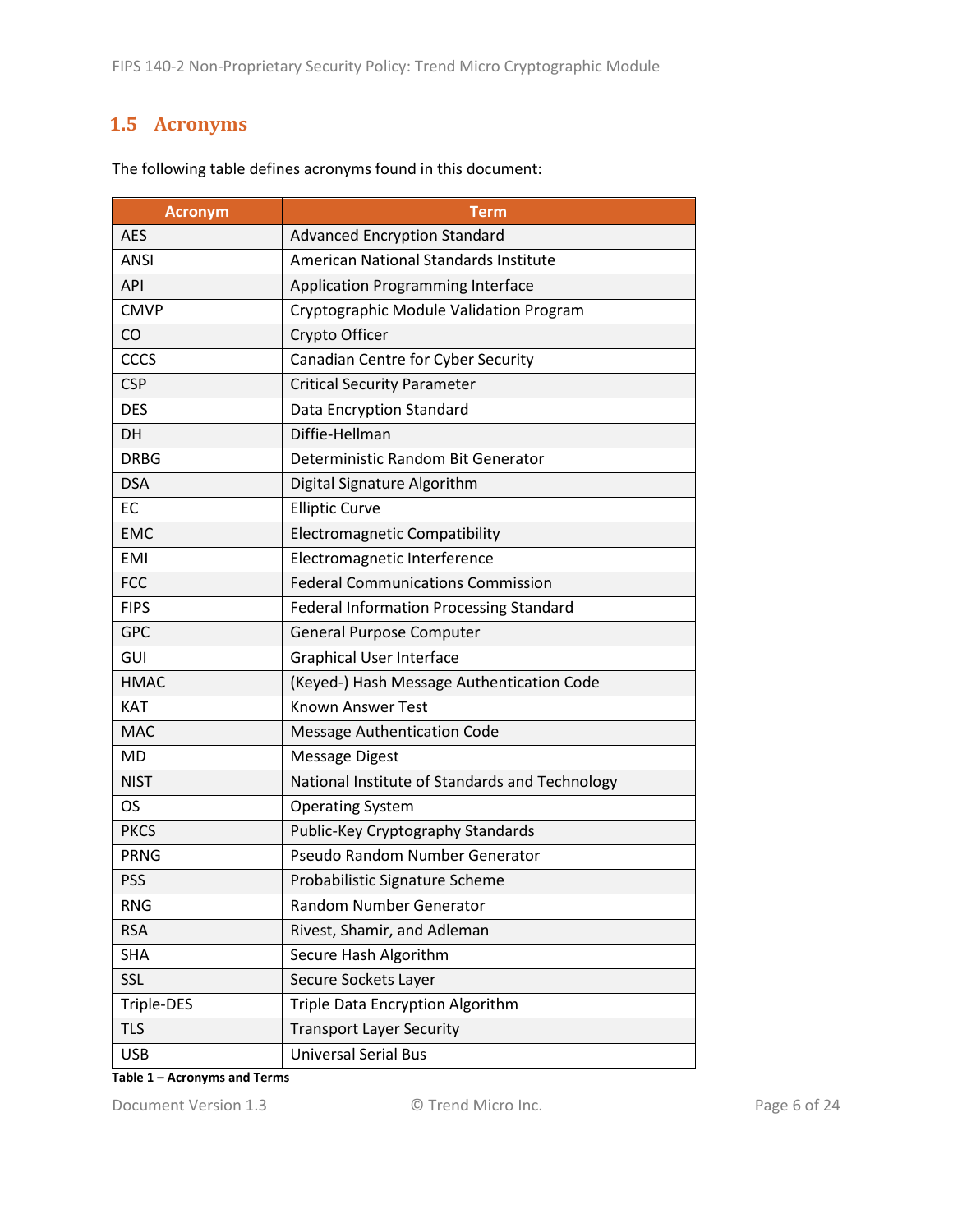# <span id="page-6-0"></span>**2 Trend Micro Cryptographic Module**

# <span id="page-6-1"></span>**2.1 Cryptographic Module Specification**

The Trend Micro Cryptographic Module is the FIPS validated cryptographic provider for Trend Micro products including Trend Micro Deep Security.

The module's logical cryptographic boundary is the shared library files and their integrity check HMAC files. The module is a multi-chip standalone embodiment installed on a General Purpose Device.

All operations of the module occur via calls from host applications and their respective internal daemons/processes. As such there are no untrusted services calling the services of the module.

The module supports two modes of operation: Approved and non-Approved. The module will be in the FIPS-approved mode when all power up self-tests have completed successfully, and only Approved algorithms are invoked. See Approved Cryptographic Algorithms section below for a list of the supported Approved algorithms. The non-Approved mode is entered when a non-Approved algorithm is invoked. See Non- Approved Algorithms for a list of non-Approved algorithms.

#### <span id="page-6-2"></span>**2.1.1 Validation Level Detail**

| <b>FIPS 140-2 Section Title</b>                              | <b>Validation Level</b> |
|--------------------------------------------------------------|-------------------------|
| Cryptographic Module Specification                           |                         |
| Cryptographic Module Ports and Interfaces                    | 1                       |
| Roles, Services, and Authentication                          | 1                       |
| Finite State Model                                           | 1                       |
| <b>Physical Security</b>                                     | N/A                     |
| <b>Operational Environment</b>                               | 1                       |
| Cryptographic Key Management                                 | 1                       |
| Electromagnetic Interference / Electromagnetic Compatibility | 1                       |
| Self-Tests                                                   | 1                       |
| Design Assurance                                             | 1                       |
| <b>Mitigation of Other Attacks</b>                           | N/A                     |

The following table lists the level of validation for each area in FIPS 140-2:

**Table 2 – Validation Level by FIPS 140-2 Section**

#### <span id="page-6-3"></span>**2.1.2 Approved Cryptographic Algorithms**

The module's cryptographic algorithm implementations have received the following certificate numbers from the Cryptographic Algorithm Validation Program: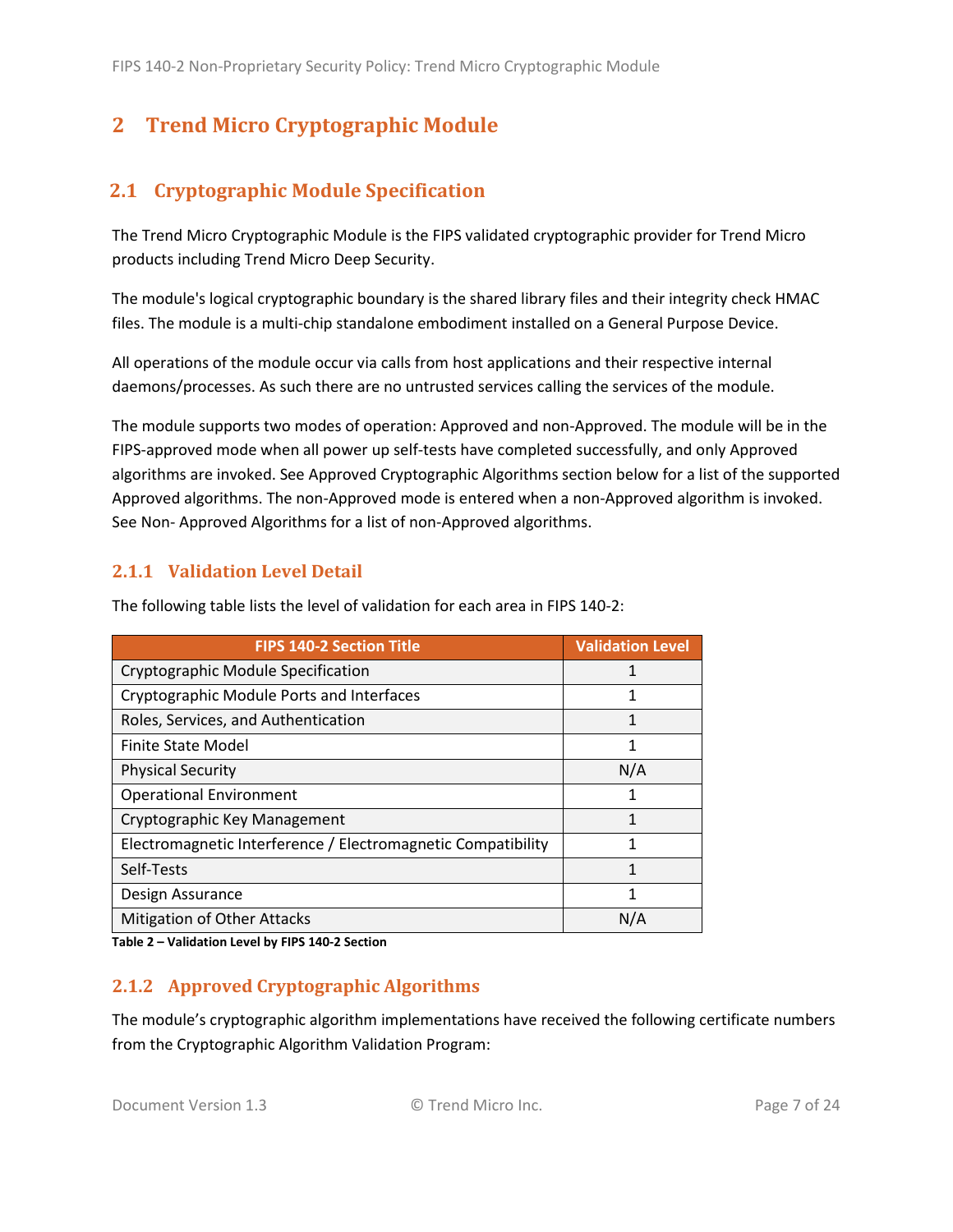| <b>Algorithm</b>                                                                   | <b>CAVP Certificate</b> |
|------------------------------------------------------------------------------------|-------------------------|
| <b>AES</b>                                                                         | 2273                    |
| ECB (e/d; 128, 192, 256)                                                           |                         |
| CBC (e/d; 128, 192, 256)                                                           |                         |
| CFB1 (e/d; 128, 192, 256)                                                          |                         |
| CFB8 (e/d; 128, 192, 256)                                                          |                         |
| OFB (e/d; 128, 192, 256)                                                           |                         |
| <b>CTR</b> (ext only; 128, 192, 256)                                               |                         |
| CCM (KS: 128, 192, 256)                                                            |                         |
| CMAC (Generation/Verification) (KS: 128, 192, 256)                                 |                         |
| <b>GCM</b> (KS: AES_128(e/d), AES_192(e/d), AES_256(e/d))                          |                         |
| HMAC-SHA-1, HMAC-SHA-224, HMAC-SHA-256, HMAC- SHA-384, HMAC-SHA-512                | 1391                    |
| <b>DSA</b>                                                                         | 709                     |
| FIPS 186-4                                                                         |                         |
| PQG Gen: 2048 & 3072 (using SHA-2)                                                 |                         |
| PQG Ver: 1024, 2048 & 3072 (using SHA-1 and SHA-2)                                 |                         |
| Key Pair: 2048-bit & 3072-bit                                                      |                         |
| Sig Gen: 2048-bit & 3072-bit (using SHA-2)                                         |                         |
| Sig Ver: 1024-bit, 2048-bit & 3072-bit (using SHA-1 & SHA-2)                       |                         |
| <b>ECDSA</b>                                                                       | 368                     |
| FIPS 186-4                                                                         |                         |
| Key Pair Generation: Curves (P-224, P-256, P-384, P-521, K-233, K-283, K-409, K-   |                         |
| 571, B-233, B-283, B-409 & B-571)                                                  |                         |
| PKV: Curves All P, K & B                                                           |                         |
| Sig Gen: (P-224, P-256, P-384, P-521, K-233, K-283, K-409, K-571, B-233, B-283, B- |                         |
| 409 & B-571) (SHA-2)                                                               |                         |
| Sig Ver: Curves (P-192, P224, P-256, P-384, P-521, K-163, K-233, K-283, K-409, K-  |                         |
| 571, B-163, B-233, B-283, B-409 & B-571) (using SHA-1 and SHA-2)                   |                         |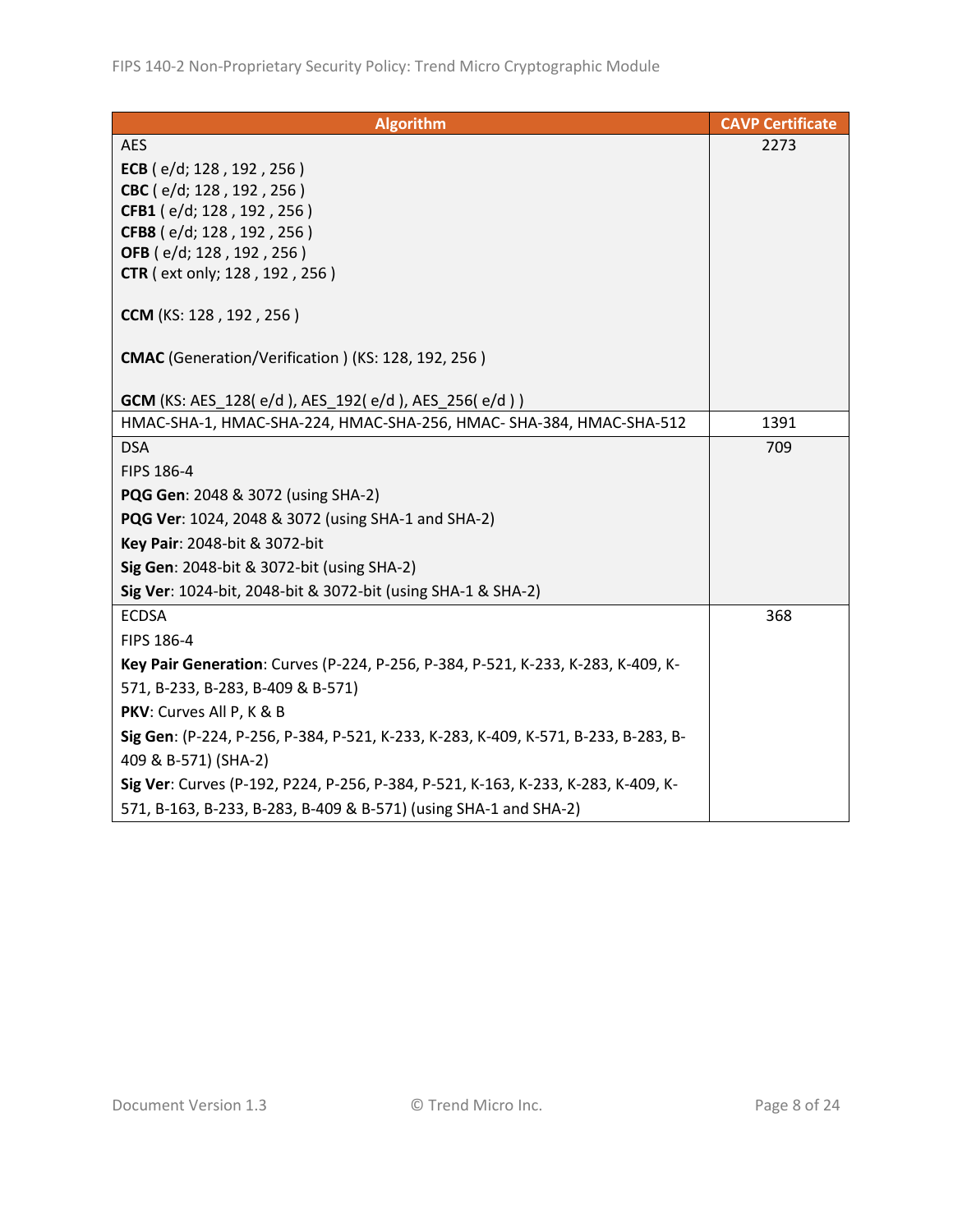| <b>Algorithm</b>                                                                | <b>CAVP Certificate</b> |
|---------------------------------------------------------------------------------|-------------------------|
| RSA (X9.31, PKCS #1.5, PSS)                                                     | 1166                    |
| FIPS 186-2                                                                      |                         |
| <b>ANSIX9.31</b>                                                                |                         |
| Sig Gen: 4096 bit (using SHA-2)                                                 |                         |
| Sig Ver: 1024-bit, 1536-bit, 2048-bit, 3072-bit, 4096-bit (any SHA size)        |                         |
|                                                                                 |                         |
| <b>PKCS1 V15</b>                                                                |                         |
| Sig Gen: 4096-bit (using SHA-2)                                                 |                         |
| Sig Ver: 1024-bit, 1536-bit, 2048-bit, 3072-bit, 4096-bit (any SHA size)        |                         |
| <b>PSS</b>                                                                      |                         |
| Sig Gen: 4096-bit (using SHA-2)                                                 |                         |
| Sig Ver: 1024-bit, 1536-bit, 2048-bit, 3072-bit, 4096-bit (any SHA size)        |                         |
|                                                                                 |                         |
| FIPS 186-4                                                                      |                         |
| <b>ANSIX9.31</b>                                                                |                         |
| Sig Gen: 2048-bit & 3072-bit (using SHA-2)                                      |                         |
| Sig Ver: 1024-bit, 2048-bit, & 3072-bit (any SHA size)                          |                         |
|                                                                                 |                         |
| <b>PKCS1 V15</b>                                                                |                         |
| Sig Gen: 2048-bit & 3072-bit (using SHA-2)                                      |                         |
| Sig Ver: 1024-bit, 2048-bit, & 3072-bit (any SHA size)                          |                         |
|                                                                                 |                         |
| <b>PSS</b>                                                                      |                         |
| Sig Gen: 2048-bit & 3072-bit (using SHA-2)                                      |                         |
| Sig Ver: 1024-bit, 2048-bit, & 3072-bit (any SHA size)                          |                         |
| SHA-1, SHA-224, SHA-256, SHA-384, SHA-512                                       | 1954                    |
| Triple-DES                                                                      | 1420                    |
| TECB(KO 1 e/d, KO 2 d only)                                                     |                         |
| TCBC(KO1e/d, KO2donly)                                                          |                         |
| TCFB1(KO1e/d, KO2donly)                                                         |                         |
| TCFB8(KO 1 e/d, KO 2 d only)<br>TCFB64(KO 1 e/d, KO 2 d only)                   |                         |
| TOFB(KO 1 e/d, KO 2 d only)                                                     |                         |
|                                                                                 |                         |
| <b>CMAC</b> (KS: 3-Key; Generation/Verification; Block Size(s): Full / Partial) |                         |
| SP 800-90A Rev.1 DRBG (Hash DRBG, HMAC DRBG, CTR DRBG)                          | 281                     |
| <b>CKG</b>                                                                      | Vendor Affirmed         |

**Table 3 – FIPS-Approved Algorithm Certificates**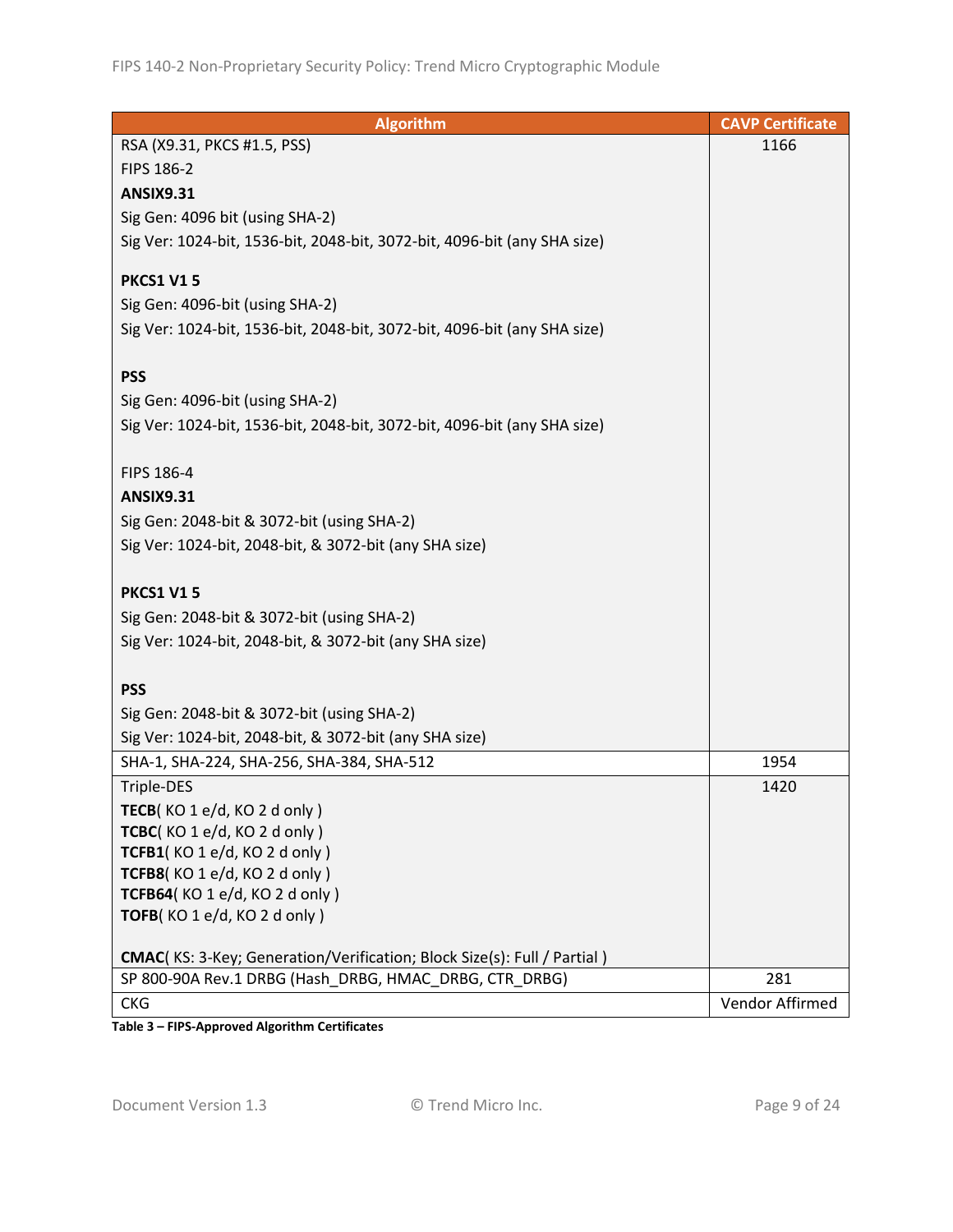#### <span id="page-9-0"></span>**2.1.3 Non-Approved Mode of Operation**

The module supports a non-approved mode of operation. The algorithms listed in this section are not to be used by the operator in the FIPS Approved mode of operation.

The following algorithms shall not be used:

- AES XTS ( (KS: XTS\_128( (e/d) (f/p) ) KS: XTS\_256( (e/d) (f/p) )
- EC Diffie-Hellman
- RSA (key wrapping; key establishment methodology provides up to 256 bits of encryption strength)
- GMAC

The following algorithms are disallowed as of January 1, 2016 per the NIST SP 800-131A algorithm transitions:

- Random Number Generator Based on ANSI X9.31 Appendix A.2.4
- Two-Key Triple DES Encryption
- Dual EC DRBG

The following algorithms are disallowed as of January 1, 2014 per the NIST SP 800-131A algorithm transitions:

| <b>FIPS 186-4 DSA</b> | PQG Gen 1024-bit (any SHA size), 2048-bit & 3072-bit using SHA-1<br>Key Gen 1024-bit (any SHA size), 2048-bit & 3072-bit using SHA-1<br>Sig Gen 1024-bit (any SHA size), 2048-bit & 3072-bit using SHA-1 |               |
|-----------------------|----------------------------------------------------------------------------------------------------------------------------------------------------------------------------------------------------------|---------------|
| <b>FIPS 186-2 DSA</b> | PQG Gen 1024-bit (any SHA size)<br>PQG Ver 1024-but<br>Key Gen 1024-bit<br>Sig Gen 1024-bit (any SHA size), 2048-bit & 3072-bit using SHA-1                                                              |               |
| <b>FIPS 186-2 RSA</b> | <b>ANSIX9.31</b><br>Key Gen 1024 & 1536                                                                                                                                                                  |               |
|                       | <b>ANSIX9.31</b><br>Sig Gen 1024 & 1536 (any SHA size); 2048, 3072 & 4096 using SHA-1                                                                                                                    |               |
|                       | PKCSI V15<br>Sig Gen 1024 & 1536 (any SHA size); 2048, 3072 & 4096 using SHA-1                                                                                                                           |               |
|                       | <b>PSS</b><br>Sig Gen 1024 & 1536 (any SHA size); 2048, 3072 & 4096 using SHA-1                                                                                                                          |               |
| <b>FIPS 186-4 RSA</b> | <b>ANSIX9.31</b><br>Sig Gen 1024 using SHA-1                                                                                                                                                             |               |
| Document Version 1.3  | © Trend Micro Inc.                                                                                                                                                                                       | Page 10 of 24 |
|                       |                                                                                                                                                                                                          |               |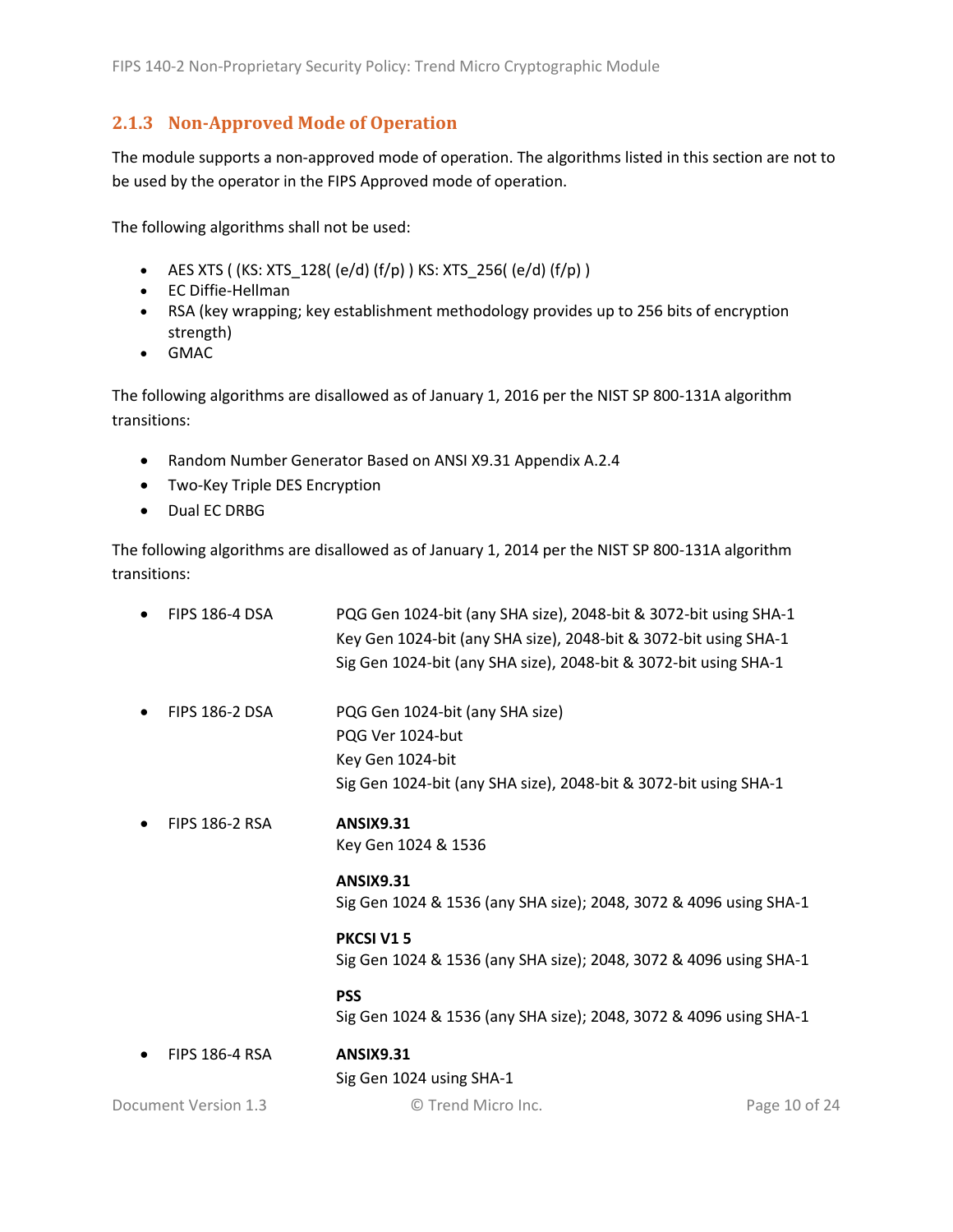#### **PKCSI V1 5** Sig Gen 1024 using SHA-1

**PSS** Sig Gen 1024 using SHA-1

| $\bullet$ | FIPS 186-2 ECDSA | Key Pair Generation: Curves P-192, K-163 & B-163<br><b>PKV:</b> Curves All P, K & B<br>Sig Gen Curves: All P, K & B<br>Sig Ver Curves: All P, K & B          |  |  |
|-----------|------------------|--------------------------------------------------------------------------------------------------------------------------------------------------------------|--|--|
| $\bullet$ | FIPS 186-4 ECDSA | Key Pair Generation: Curves P-192, K-163 & B-163                                                                                                             |  |  |
|           |                  | Sig Gen Curves P-224, P-256, P-384, P-521, K-233, K-283, K-409, K-571,<br>B-233, B-283, B-409 & B-571) (using SHA-1)<br>P-192-, K-163 & B-163 (any SHA size) |  |  |

• CVL (ECC CDH KAS)

The following algorithms are disallowed as of September 1, 2020 per the FIPS 186-2 transitions:

- FIPS 186-2 RSA (X9.31, PKCS #1.5, PSS)
	- o **ANSIX9.31**
		- Key Gen: 2048-bit, 3072-bit & 4096-bit
		- Sig Gen: 2048-bit, 3072-bit (any SHA size)
		- Sig Gen: 4096-bit using SHA-1
	- o **PKCS1 V1 5**
		- Sig Gen: 2048-bit, 3072-bit (any SHA size)
		- Sig Gen: 4096-bit using SHA-1
	- o **PSS**
		- Sig Gen: 2048-bit, 3072-bit (any SHA size)
		- Sig Gen: 4096-bit using SHA-1

### <span id="page-10-0"></span>**2.2 Module Interfaces**

The figure below shows the module's physical and logical block diagram: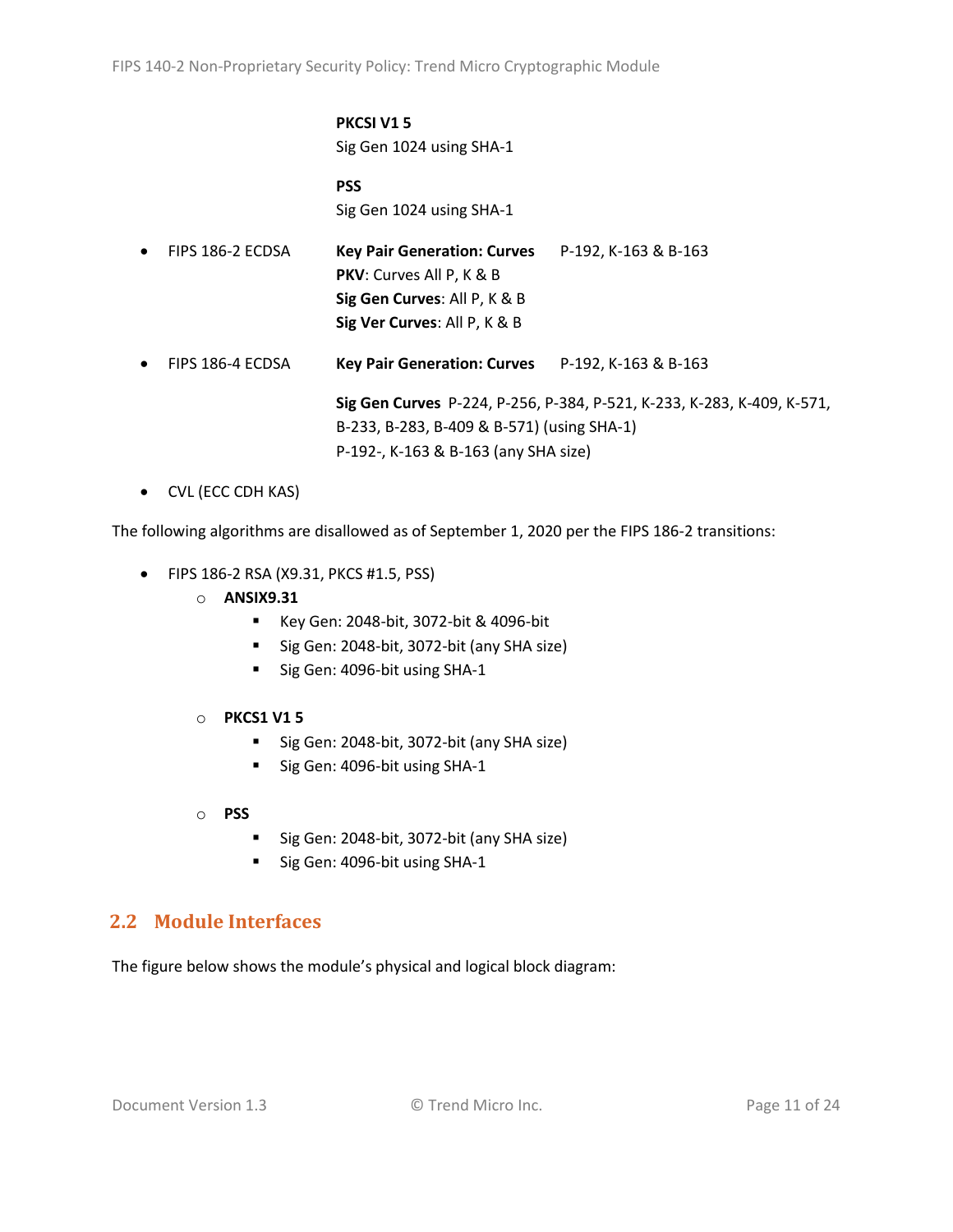

<span id="page-11-0"></span>**Figure 1 – Module Boundary and Interfaces Diagram**

The interfaces (ports) for the physical boundary include the computer keyboard port, mouse port, network port, USB ports, display and power plug. When operational, the module does not transmit any information across these physical ports because it is a software cryptographic module. Therefore, the module's interfaces are purely logical and are provided through the Application Programming Interface (API) that a calling daemon can operate. The logical interfaces expose services that applications directly call, and the API provides functions that may be called by a referencing application (see Sectio[n 2.3](#page-12-0) – [Roles, Services, and Authentication](#page-12-0) for the list of available functions). The module distinguishes between logical interfaces by logically separating the information according to the defined API.

The API provided by the module is mapped onto the FIPS 140-2 logical interfaces: data input, data output, control input, and status output. Each of the FIPS 140-2 logical interfaces relates to the module's callable interface, as follows:

| <b>FIPS 140-2 Interface</b> | Logical Interface  | <b>Module Physical Interface</b> |
|-----------------------------|--------------------|----------------------------------|
|                             |                    |                                  |
| Document Version 1.3        | © Trend Micro Inc. | Page 12 of 24                    |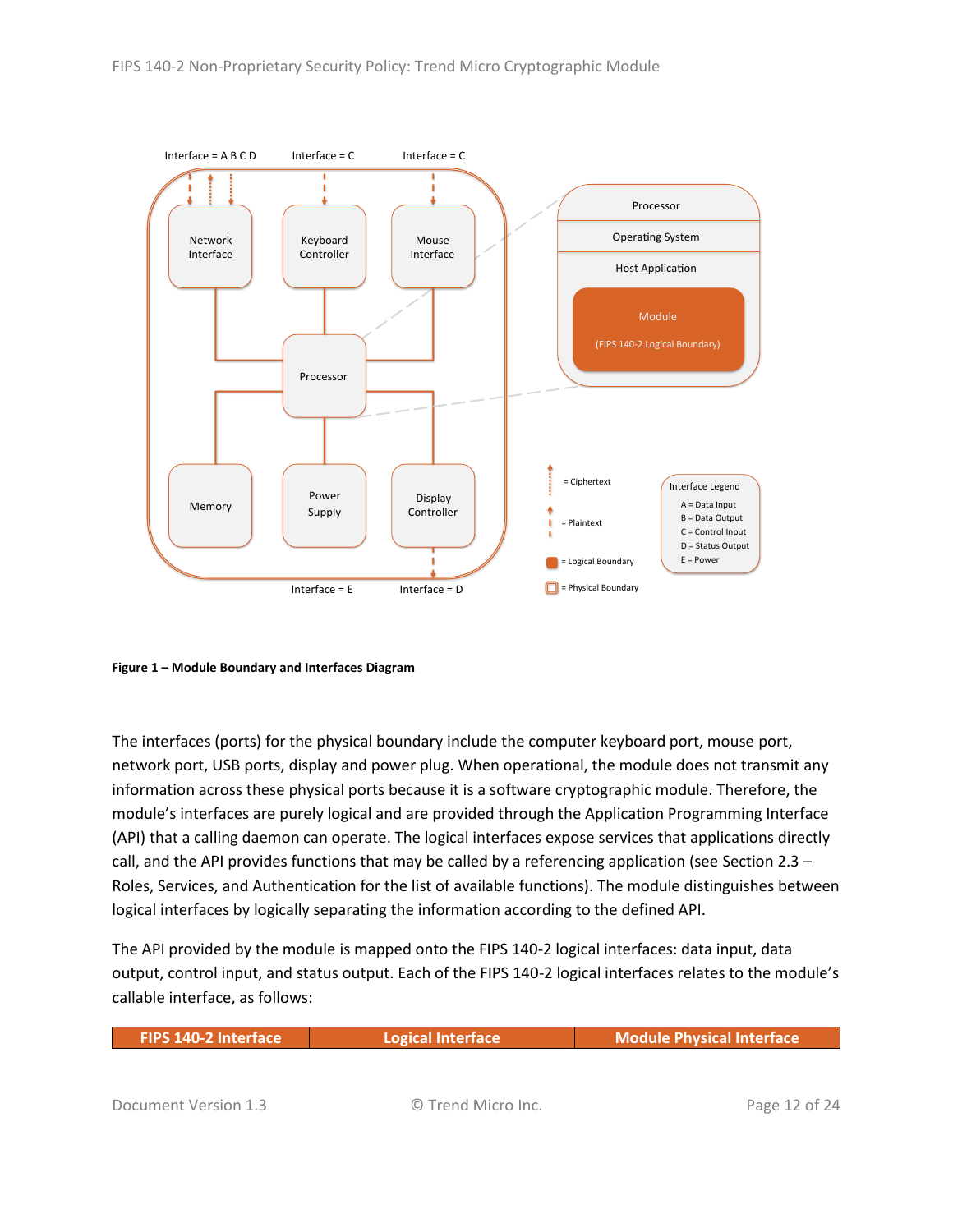| Data Input           | Input parameters of API function  | Network Interface         |
|----------------------|-----------------------------------|---------------------------|
|                      | calls                             |                           |
| Data Output          | Output parameters of API function | Network Interface         |
|                      | calls                             |                           |
| Control Input        | API function calls                | Keyboard Interface, Mouse |
|                      |                                   | Interface                 |
| <b>Status Output</b> | For FIPS mode, function calls     | Display Controller        |
|                      | returning status information and  |                           |
|                      | return codes provided by API      |                           |
|                      | function calls.                   |                           |
| Power                | None                              | Power Supply              |

#### **Table 4 – Logical Interface / Physical Interface Mapping**

As shown in Figure 1 – [Module Boundary and Interfaces Diagram](#page-11-0) and Table 5 – Module [Services, Roles,](#page-13-3) [and Descriptions,](#page-13-3) the output data path is provided by the data interfaces and is logically disconnected from processes performing key generation or zeroization. No key information will be output through the data output interface when the module zeroizes keys.

### <span id="page-12-0"></span>**2.3 Roles, Services, and Authentication**

The module supports a Crypto Officer and a User role. The module does not support a Maintenance role. The User and Crypto-Officer roles are implicitly assumed by the entity accessing services implemented by the Module.

#### <span id="page-12-1"></span>**2.3.1 Operator Services and Descriptions**

The module supports services that are available to users in the various roles. All of the services are described in detail in the module's user documentation. The following table shows the services available to the various roles and the access to cryptographic keys and CSPs resulting from services:

| <b>Service</b>        | <b>Roles</b> | <b>CSP</b> / Algorithm                  | <b>Permission</b>  |
|-----------------------|--------------|-----------------------------------------|--------------------|
| Module initialization | Crypto       | None                                    | CO:                |
|                       | Officer      |                                         | execute            |
|                       |              |                                         |                    |
| Symmetric             | User         | AES Key, Triple-DES Key                 | User:              |
| encryption/decryption |              |                                         | read/write/execute |
| Digital signature     | User         | RSA Private Key, DSA Private Key, ECDSA | User:              |
| generation            |              | Private Key                             | read/write/execute |
| Digital Signature     | User         | RSA Public Key, DSA Public Key, ECDSA   | User:              |
| verification          |              | Public Key                              | read/write/execute |
| Symmetric key         | User         | AES Key, Triple-DES Key                 | User:              |
| generation            |              |                                         | read/write/execute |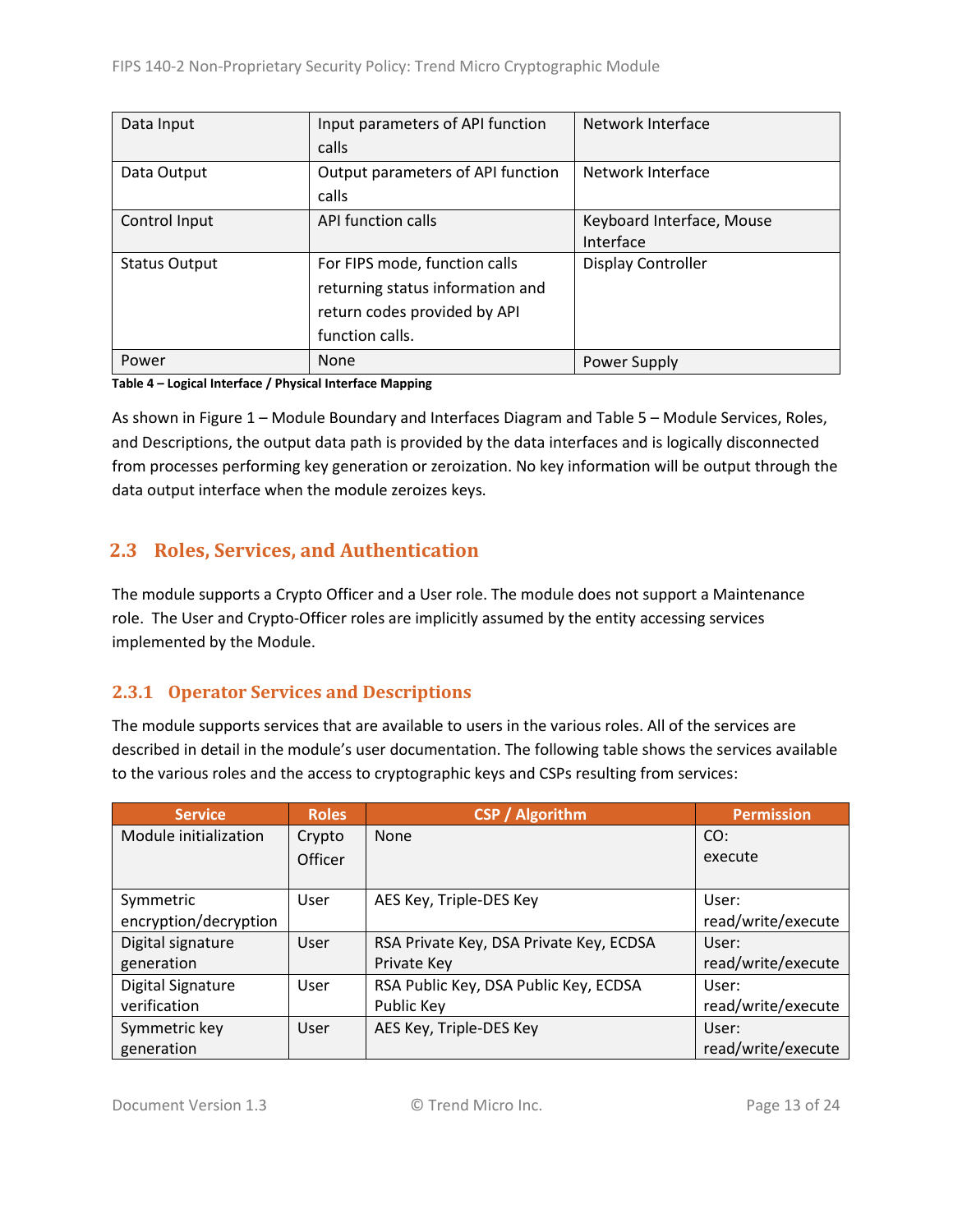| Asymmetric key       | User        | DSA Private Key, ECDSA Private Key     | User:              |
|----------------------|-------------|----------------------------------------|--------------------|
| generation           |             |                                        | read/write/execute |
| Keyed Hash (HMAC)    | User        | <b>HMAC Key</b>                        | User:              |
|                      |             | HMAC SHA-1, HMAC SHA-224, HMAC SHA-    | read/write/execute |
|                      |             | 256, HMAC SHA-384, HMAC SHA-512        |                    |
| Message digest (SHS) | <b>User</b> | SHA-1, SHA-224, SHA-256, SHA-384, SHA- | User:              |
|                      |             | 512                                    | read/write/execute |
| Random number        | User        | DRBG Internal State, DRBG Entropy      | User:              |
| generation           |             |                                        | read/write/execute |
| Show status          | Crypto      | None                                   | User and CO:       |
|                      | Officer     |                                        | execute            |
|                      | User        |                                        |                    |
| Self test            | User        | None                                   | User:              |
|                      |             |                                        | read/execute       |
| Zeroize              | Crypto      | All CSPs                               | CO:                |
|                      | Officer     |                                        | read/write/execute |
|                      | User        |                                        |                    |

<span id="page-13-3"></span>**Table 5 – Module Services, Roles, and Descriptions**

The operator is required to review the sections Approved Cryptographic Algorithms, Non-Approved Cryptographic Algorithms, and Guidance and Secure Operation to ensure only approved algorithms are used.

#### <span id="page-13-0"></span>**2.3.2 Operator Authentication**

As required by FIPS 140-2, there are two roles (a Crypto Officer role and User role) in the module that operators may assume. As allowed by Level 1, the module does not support authentication to access services. As such, there are no applicable authentication policies. Access control policies are implicitly defined by the services available to the roles as specified in Table 5 – Module [Services, Roles,](#page-13-3) and [Descriptions.](#page-13-3)

### <span id="page-13-1"></span>**2.4 Physical Security**

This section of requirements does not apply to this module. The module is a software-only module and does not implement any physical security mechanisms.

# <span id="page-13-2"></span>**2.5 Operational Environment**

The module operates on a general purpose computer (GPC) running a general purpose operating system (GPOS). For FIPS purposes, the module is running on this operating system in single user mode and does not require any additional configuration to meet the FIPS requirements.

Document Version 1.3 © Trend Micro Inc. Page 14 of 24 The module was tested on the following platforms: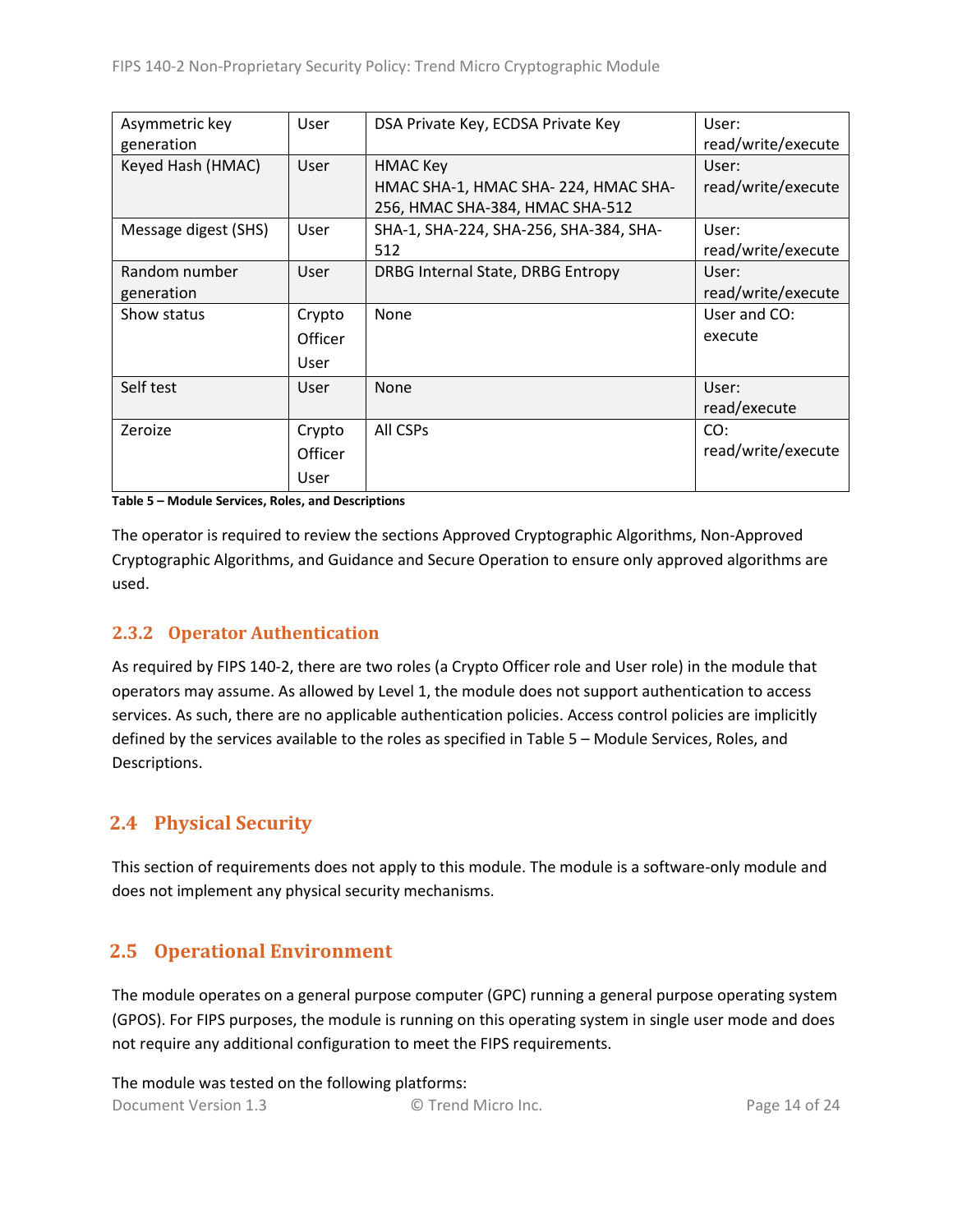| Platform'         | <b>Operating System</b> | <b>CPU(s</b> |  |
|-------------------|-------------------------|--------------|--|
| Dell Optiplex 755 | CentOS 6.3              | Intel i7     |  |

**Table 6 – Tested Environments**

The cryptographic module is also supported on the following operating systems for which

operational testing and algorithm testing was not performed. The cryptographic module is "vendor affirmed" by Trend Micro to operate properly for Trend Micro products using these operating systems:

- Windows 2008 and 2008 R2, 7, 2012 R2, 8, 2016, 10 (and newer)
- Redhat 5, 6 and 7 (and newer)
- CentOs 5, 6 and 7 (and newer)
- SuSE Enterprise Linux 11 and 12 (and newer)
- Amazon Linux (and newer)
- CloudLinux 5, 6 and 7 (and newer)
- Oracle Unbreakable Linux 5, 6 and 7 (and newer)
- Oracle Linux with Redhat Kernels 5, 6 and 7 (and newer)
- Ubuntu 14.04 and 16.04 (and newer)
- Debian 7, 8, and 9 (and newer)
- Solaris 10 & 11 (and newer)

Compliance is maintained for other versions of the respective operating system family where the binary is unchanged. No claim can be made as to the correct operation of the module or the security strengths of the generated keys when ported to an operational environment which is not listed on the validation certificate.

The GPC(s) used during testing met Federal Communications Commission (FCC) FCC Electromagnetic Interference (EMI) and Electromagnetic Compatibility (EMC) requirements for business use as defined by 47 Code of Federal Regulations, Part15, Subpart B. FIPS 140-2 validation compliance is maintained when the module is operated on other versions of the GPOS running in single user mode, assuming that the requirements outlined in NIST IG G.5 are met.

# <span id="page-14-0"></span>**2.6 Cryptographic Key Management**

The table below provides a complete list of Critical Security Parameters used within the module: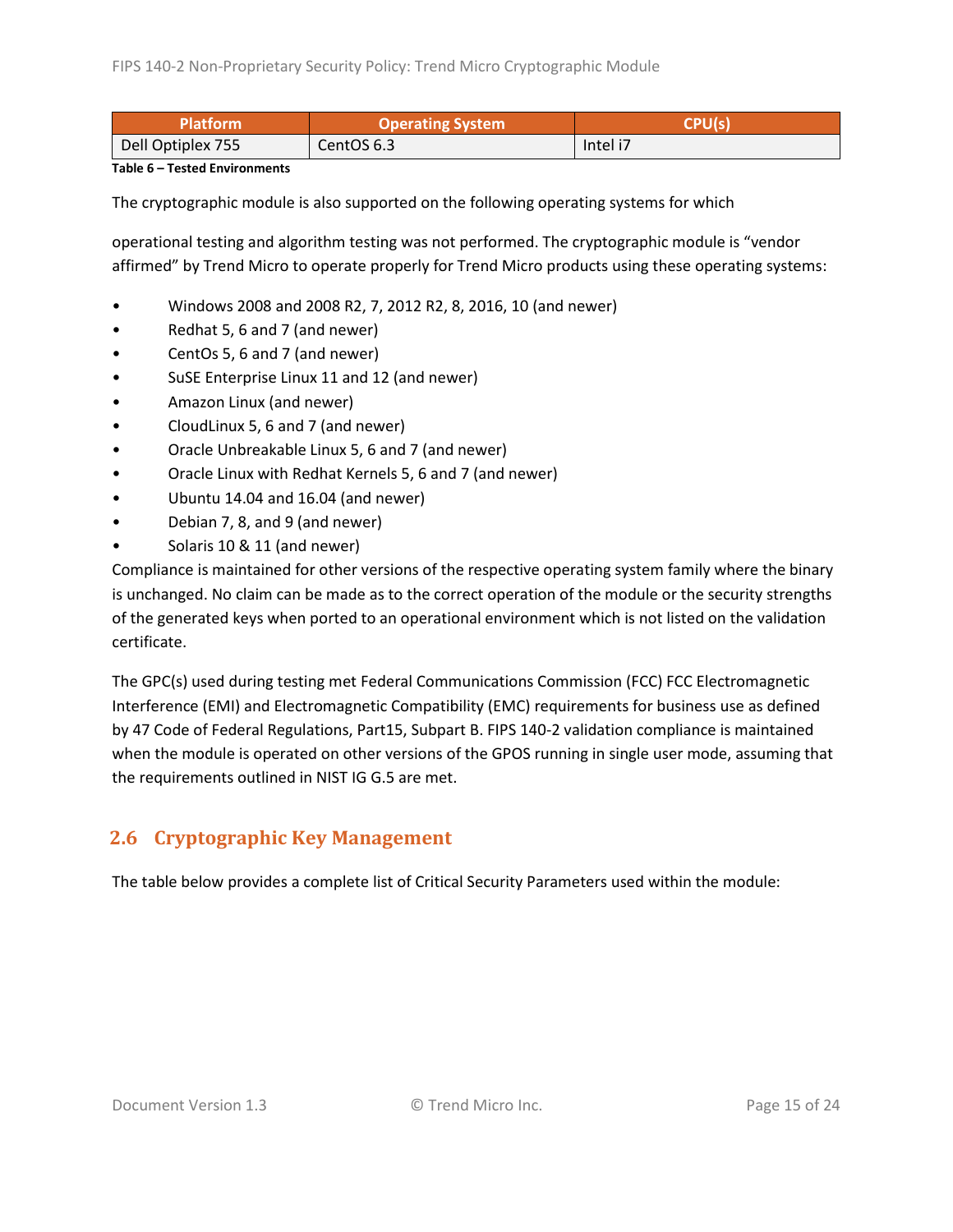| <b>Keys and CSPs</b>                | <b>Storage</b><br><b>Locations</b> | <b>Storage</b><br><b>Method</b> | <b>Input</b><br><b>Method</b> | <b>Output</b><br><b>Method</b> | <b>Zeroization</b>       | <b>Access</b> |
|-------------------------------------|------------------------------------|---------------------------------|-------------------------------|--------------------------------|--------------------------|---------------|
| AES Key (128,                       | <b>RAM</b>                         | Plaintext                       | API call                      | None                           | power cycle              | CO: RWD       |
| 192, 256 bits)                      |                                    |                                 | parameter                     |                                | cleanse()                |               |
|                                     |                                    |                                 |                               |                                |                          | U: RWD        |
| Encrypt/Decrypt                     |                                    |                                 |                               |                                |                          |               |
| operations                          |                                    |                                 |                               |                                |                          |               |
| Used to generate                    |                                    |                                 |                               |                                |                          |               |
| and verify MACs                     |                                    |                                 |                               |                                |                          |               |
| with AES as part                    |                                    |                                 |                               |                                |                          |               |
| of the CMAC                         |                                    |                                 |                               |                                |                          |               |
| algorithm.                          |                                    |                                 |                               |                                |                          |               |
| Triple-DES Key                      | <b>RAM</b>                         | Plaintext                       | API call                      | None                           | power cycle              | CO: RWD       |
| (168 bits)                          |                                    |                                 | parameter                     |                                | cleanse()                |               |
|                                     |                                    |                                 |                               |                                |                          | U: RWD        |
| Used for                            |                                    |                                 |                               |                                |                          |               |
| Encrypt/Decrypt                     |                                    |                                 |                               |                                |                          |               |
| operations.                         |                                    |                                 |                               |                                |                          |               |
| Used for                            |                                    |                                 |                               |                                |                          |               |
| generating and                      |                                    |                                 |                               |                                |                          |               |
| verifying MACs                      |                                    |                                 |                               |                                |                          |               |
| with Triple-DES                     |                                    |                                 |                               |                                |                          |               |
| as part of the                      |                                    |                                 |                               |                                |                          |               |
| CMAC algorithm.                     |                                    |                                 |                               |                                |                          |               |
| RSA Public Key                      | <b>RAM</b>                         | Plaintext                       | <b>API call</b>               | API call                       | power cycle              | CO: RWD       |
| (1024, 1536,                        |                                    |                                 | parameter                     | parameter                      | cleanse()                |               |
| 2048, 3072, 4096                    |                                    |                                 |                               |                                |                          | U: RWD        |
| bits)                               |                                    |                                 |                               |                                |                          |               |
| <b>RSA</b>                          |                                    |                                 |                               |                                |                          |               |
|                                     |                                    |                                 |                               |                                |                          |               |
| public/private<br>keys used to sign |                                    |                                 |                               |                                |                          |               |
|                                     |                                    |                                 |                               |                                |                          |               |
| and verify data.                    | <b>RAM</b>                         | Plaintext                       | API call                      | API call                       |                          | CO: RWD       |
| RSA Private Key<br>(2048, 3072,     |                                    |                                 | parameter                     | parameter                      | power cycle<br>cleanse() |               |
| 4096 bits)                          |                                    |                                 |                               |                                |                          | U: RWD        |
|                                     |                                    |                                 |                               |                                |                          |               |
| <b>RSA</b>                          |                                    |                                 |                               |                                |                          |               |
| public/private                      |                                    |                                 |                               |                                |                          |               |
| keys used to sign                   |                                    |                                 |                               |                                |                          |               |
| and verify data.                    |                                    |                                 |                               |                                |                          |               |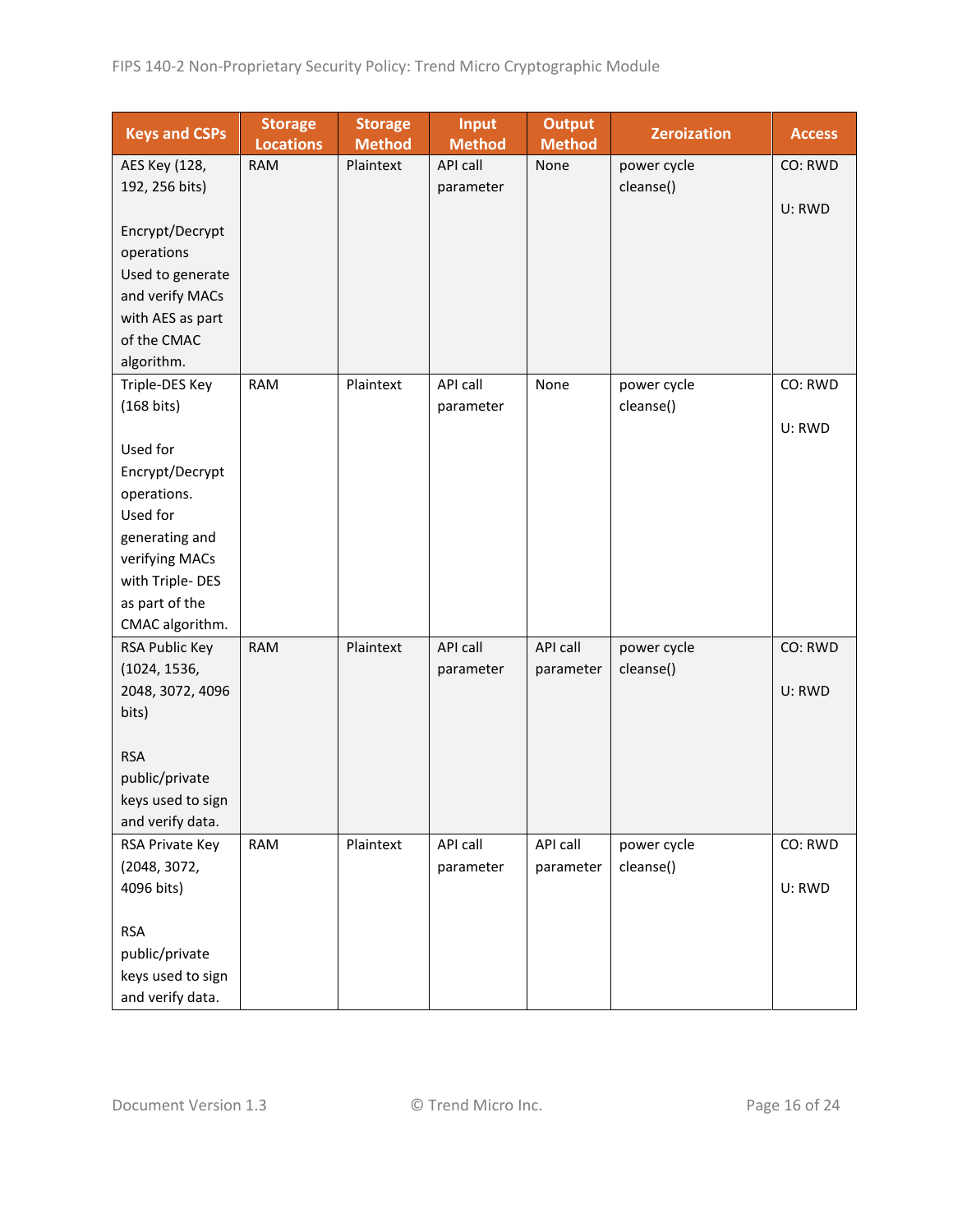| <b>Keys and CSPs</b>  | <b>Storage</b><br><b>Locations</b> | <b>Storage</b><br><b>Method</b> | <b>Input</b><br><b>Method</b> | <b>Output</b><br><b>Method</b> | <b>Zeroization</b> | <b>Access</b> |
|-----------------------|------------------------------------|---------------------------------|-------------------------------|--------------------------------|--------------------|---------------|
| <b>DSA Public Key</b> | <b>RAM</b>                         | Plaintext                       | API call                      | API call                       | power cycle        | CO: RWD       |
| (1024, 2048, and      |                                    |                                 | parameter                     | parameter                      | cleanse()          |               |
| 3072 bits)            |                                    |                                 |                               |                                |                    | U: RWD        |
|                       |                                    |                                 |                               |                                |                    |               |
| <b>DSA</b>            |                                    |                                 |                               |                                |                    |               |
| public/private        |                                    |                                 |                               |                                |                    |               |
| keys used to sign     |                                    |                                 |                               |                                |                    |               |
| and verify data.      |                                    |                                 |                               |                                |                    |               |
| DSA Private Key       | <b>RAM</b>                         | Plaintext                       | API call                      | API call                       | power cycle        | CO: RWD       |
| (2048, and 3072       |                                    |                                 | parameter                     | parameter                      | cleanse()          |               |
| bits)                 |                                    |                                 |                               |                                |                    | U: RWD        |
|                       |                                    |                                 |                               |                                |                    |               |
| <b>DSA</b>            |                                    |                                 |                               |                                |                    |               |
| public/private        |                                    |                                 |                               |                                |                    |               |
| keys used to sign     |                                    |                                 |                               |                                |                    |               |
| and verify data.      |                                    |                                 |                               |                                |                    |               |
| НМАС Кеу (≥112        | <b>RAM</b>                         | Plaintext                       | <b>API call</b>               | API call                       | power cycle        | CO: RWD       |
| bits)                 |                                    |                                 | parameter                     | parameter                      | cleanse()          |               |
|                       |                                    |                                 |                               |                                |                    | U: RWD        |
| HMAC keys used        |                                    |                                 |                               |                                |                    |               |
| to generate and       |                                    |                                 |                               |                                |                    |               |
| verify MACs on        |                                    |                                 |                               |                                |                    |               |
| data.                 |                                    |                                 |                               |                                |                    |               |
| Integrity Key         | Module                             | Plaintext                       | None                          | None                           | None               | CO: RWD       |
|                       | Binary                             |                                 |                               |                                |                    |               |
|                       |                                    |                                 |                               |                                |                    | U: RWD        |
| <b>ECDSA Private</b>  | <b>RAM</b>                         | Plaintext                       | API call                      | API call                       | power cycle        | CO: RWD       |
| Key (PKG: Curves      |                                    |                                 | parameter                     | parameter                      | cleanse()          |               |
| (P-224, P-256, P-     |                                    |                                 |                               |                                |                    | U: RWD        |
| 384, P-521, K-        |                                    |                                 |                               |                                |                    |               |
| 233, K-283, K-        |                                    |                                 |                               |                                |                    |               |
| 409, K-571, B-        |                                    |                                 |                               |                                |                    |               |
| 233, B-283, B-        |                                    |                                 |                               |                                |                    |               |
| 409 & B-571)          |                                    |                                 |                               |                                |                    |               |
| PKV: Curves All       |                                    |                                 |                               |                                |                    |               |
| P, K & B)             |                                    |                                 |                               |                                |                    |               |
|                       |                                    |                                 |                               |                                |                    |               |
| <b>ECDSA</b>          |                                    |                                 |                               |                                |                    |               |
| public/private        |                                    |                                 |                               |                                |                    |               |
| keys used to sign     |                                    |                                 |                               |                                |                    |               |
| and verify data.      |                                    |                                 |                               |                                |                    |               |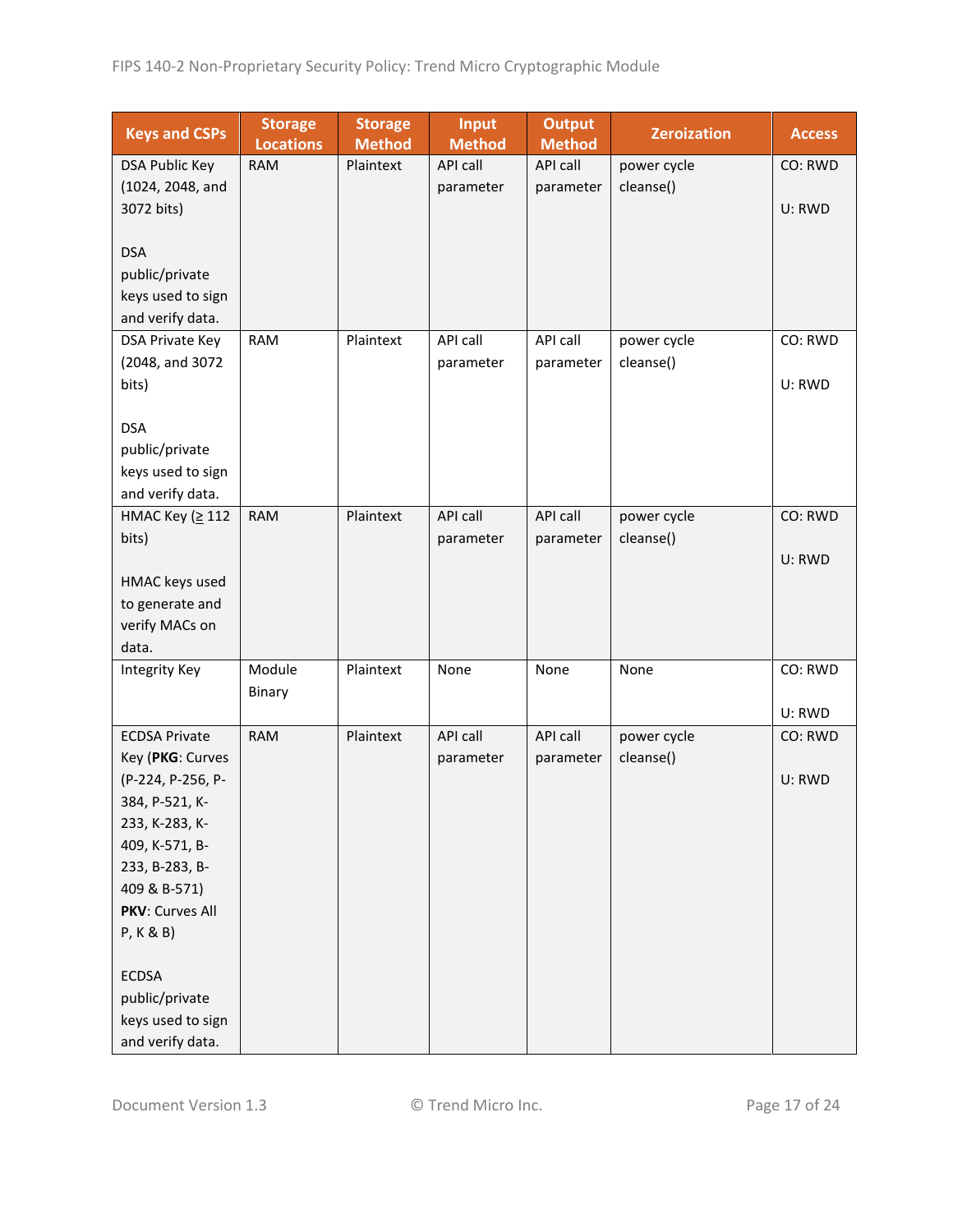| <b>Keys and CSPs</b>    | <b>Storage</b><br><b>Locations</b> | <b>Storage</b><br><b>Method</b> | <b>Input</b><br><b>Method</b> | <b>Output</b><br><b>Method</b> | <b>Zeroization</b> | <b>Access</b> |
|-------------------------|------------------------------------|---------------------------------|-------------------------------|--------------------------------|--------------------|---------------|
| <b>ECDSA Public Key</b> | <b>RAM</b>                         | Plaintext                       | API call                      | API call                       | power cycle        | CO: RWD       |
| (PKG: Curves (P-        |                                    |                                 | parameter                     | parameter                      | cleanse()          |               |
| 224, P-256, P-          |                                    |                                 |                               |                                |                    | U: RWD        |
| 384, P-521, K-          |                                    |                                 |                               |                                |                    |               |
| 233, K-283, K-          |                                    |                                 |                               |                                |                    |               |
| 409, K-571, B-          |                                    |                                 |                               |                                |                    |               |
| 233, B-283, B-          |                                    |                                 |                               |                                |                    |               |
| 409 & B-571)            |                                    |                                 |                               |                                |                    |               |
| PKV: Curves All         |                                    |                                 |                               |                                |                    |               |
| P, K & B)               |                                    |                                 |                               |                                |                    |               |
|                         |                                    |                                 |                               |                                |                    |               |
| <b>ECDSA</b>            |                                    |                                 |                               |                                |                    |               |
| public/private          |                                    |                                 |                               |                                |                    |               |
| keys used to sign       |                                    |                                 |                               |                                |                    |               |
| and verify data.        |                                    |                                 |                               |                                |                    |               |
| <b>DRBG Internal</b>    | <b>RAM</b>                         | Plaintext                       | None                          | None                           | power cycle        | CO: RWD       |
| state (V,C, Key         |                                    |                                 |                               |                                | cleanse()          |               |
| value)                  |                                    |                                 |                               |                                |                    | U: RWD        |
| V and key are           |                                    |                                 |                               |                                |                    |               |
| used as part of         |                                    |                                 |                               |                                |                    |               |
| <b>HMAC and CTR</b>     |                                    |                                 |                               |                                |                    |               |
| DRBG process. V         |                                    |                                 |                               |                                |                    |               |
| and C are used as       |                                    |                                 |                               |                                |                    |               |
| part of HASH            |                                    |                                 |                               |                                |                    |               |
| DRBG process.           |                                    |                                 |                               |                                |                    |               |
| <b>DRBG Entropy</b>     | <b>RAM</b>                         | Plaintext                       | API call                      | None                           | power cycle        | CO: RWD       |
|                         |                                    |                                 | parameter                     |                                | cleanse()          |               |
| Entropy input           |                                    |                                 |                               |                                |                    | U: RWD        |
| strings used as         |                                    |                                 |                               |                                |                    |               |
| part of the DRBG        |                                    |                                 |                               |                                |                    |               |
| process.                |                                    |                                 |                               |                                |                    |               |

 $R = Read \tW = Write \tD = Delete$ 

#### **Table 7 – Module Keys/CSPs**

*Please note that keys can be generated by the module for the services that require those keys, but the keys will always be input via an API call.*

The application that uses the module is responsible for appropriate destruction and zeroization of the key material. The module provides functions for key allocation and destruction which overwrite the memory that is occupied by the key information with zeros before it is deallocated.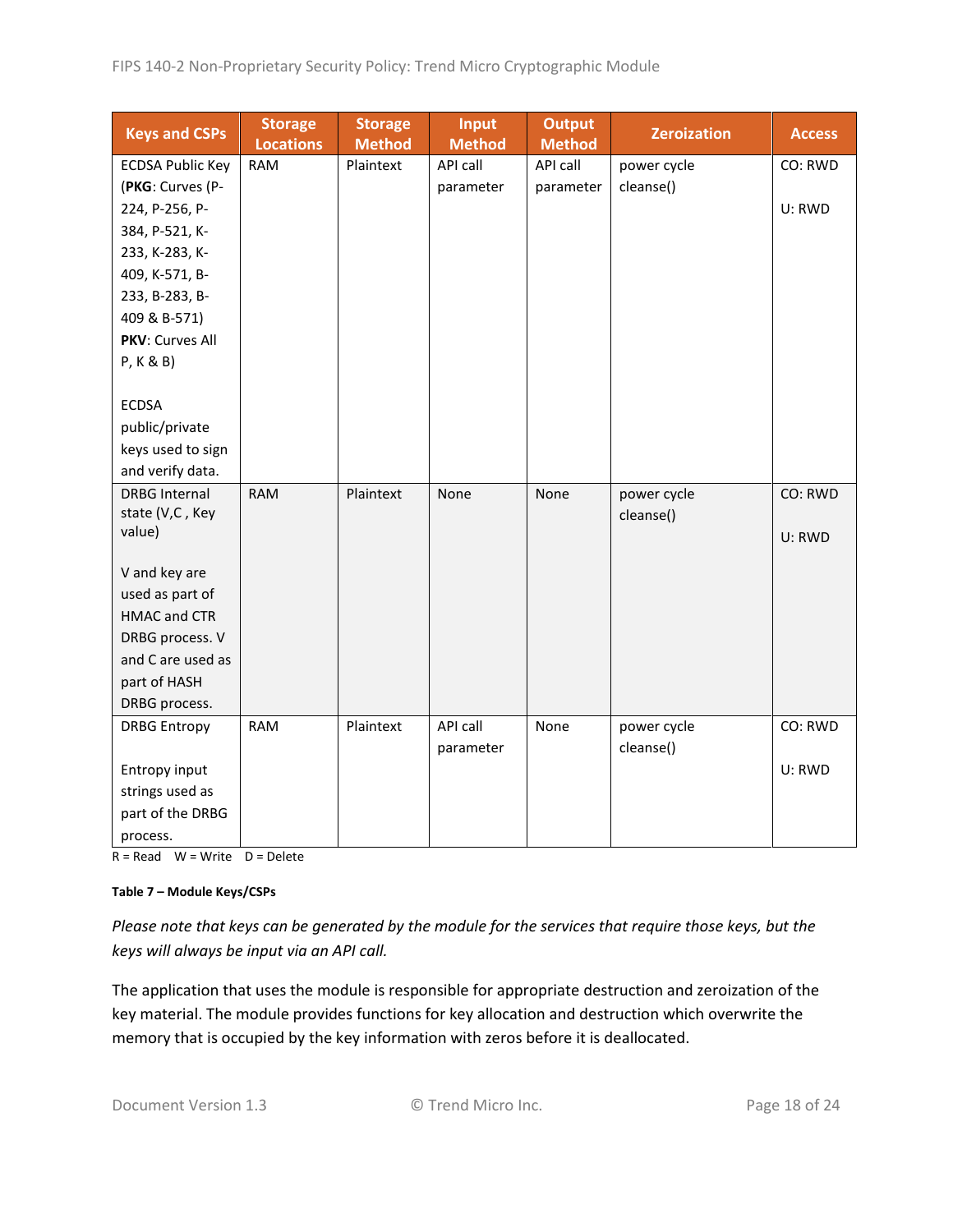#### <span id="page-18-0"></span>**2.6.1 Random Number Generation**

The module uses SP800-90A DRBGs for creation of asymmetric and symmetric keys.

The module accepts input from entropy sources external to the cryptographic boundary for use as seed material for the module's Approved DRBGs. The calling application of the module shall use entropy sources that meet the security strength required for the random bit generation mechanism as shown in NIST Special Publication 800-90A Table 2 (Hash\_DRBG, HMAC\_DRBG) and Table 3 (CTR\_DRBG). At a minimum, the entropy source shall provide at least 128-bits of entropy to the DRBG.

The module performs continual tests on the random numbers it uses to ensure that the seed input to the Approved DRBGs do not have the same value. The module also performs continual tests on the output of the Approved DRBGs to ensure that consecutive random numbers do not repeat.

In accordance with FIPS 140-2 IG D.12, the cryptographic module performs Cryptographic Key Generation (CKG) for asymmetric keys as per NIST SP 800-133rev2 (vendor affirmed). The resulting symmetric key or asymmetric seed is an unmodified output from a DRBG.

The AES GCM IV generation is in compliance with the RFC5288 and RFC5289 and shall only be used for the TLS protocol version 1.2 to be compliant with [FIPS140-2 IG] IG A.5, provision 1 ("TLS protocol IV generation"); thus, the module is compliant with [SP800-52].

# <span id="page-18-1"></span>**2.6.2 Key/Critical Security Parameter (CSP) Authorized Access and Use by Role and Service/Function**

An authorized application as user (the User role) has access to all key data generated during the operation of the module.

#### <span id="page-18-2"></span>**2.6.3 Key/CSP Storage**

Public and private keys are provided to the module by the calling process and are destroyed when released by the appropriate API function calls or during power cycle. The module does not perform persistent storage of keys.

#### <span id="page-18-3"></span>**2.6.4 Key/CSP Zeroization**

The application is responsible for calling the appropriate destruction functions from the API. The destruction functions then overwrite the memory occupied by keys with zeros and deallocates the memory. This occurs during process termination / power cycle. Keys are immediately zeroized upon deallocation, which sufficiently protects the CSPs from compromise.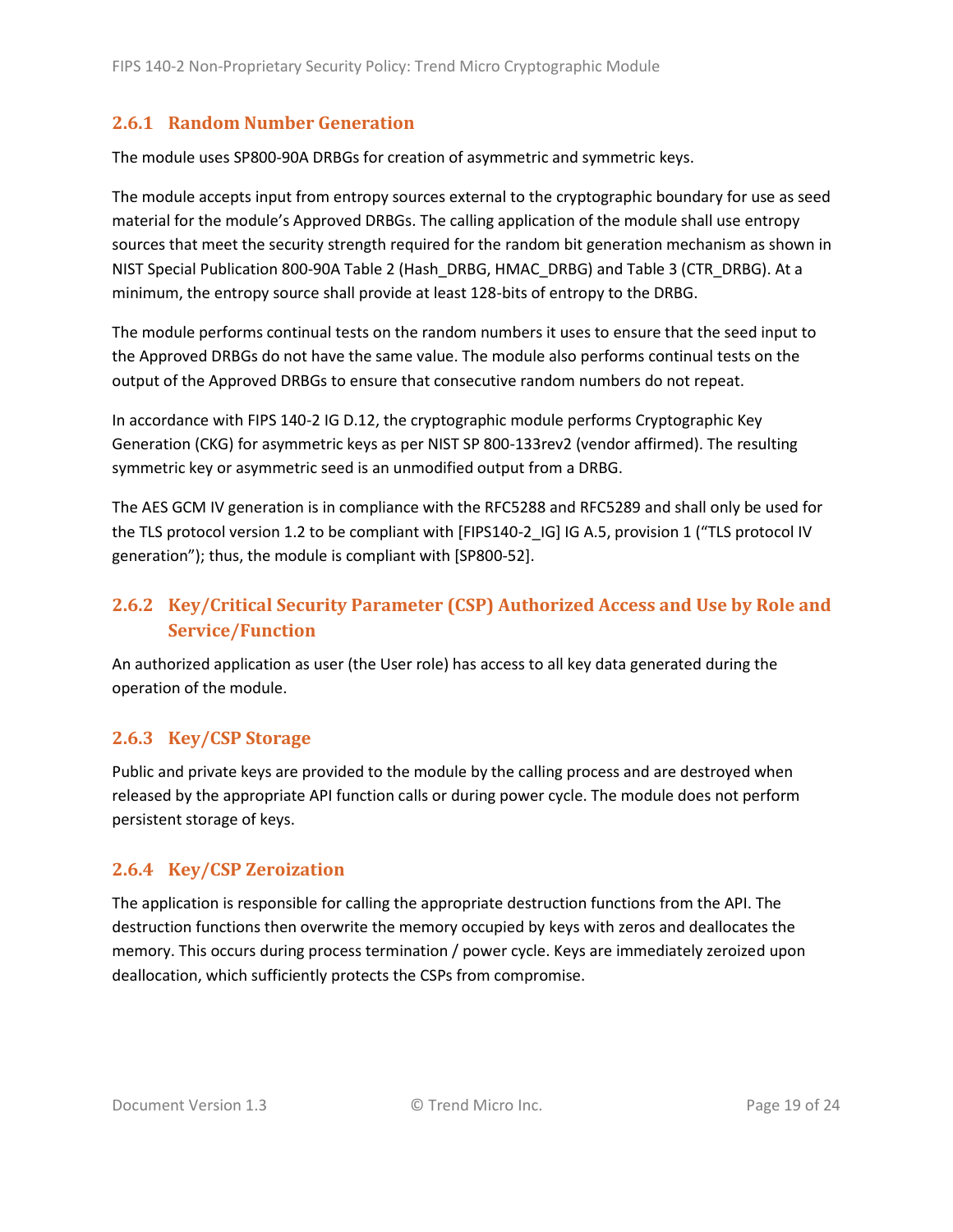# <span id="page-19-0"></span>**2.7 Self-Tests**

FIPS 140-2 requires that the module perform self tests to ensure the integrity of the module and the correctness of the cryptographic functionality at start up. In addition some functions require continuous verification of function, such as the random number generator. All of these tests are listed and described in this section. In the event of a self-test error, the module will log the error and will halt. The module must be initialized into memory to resume function.

The following sections discuss the module's self-tests in more detail.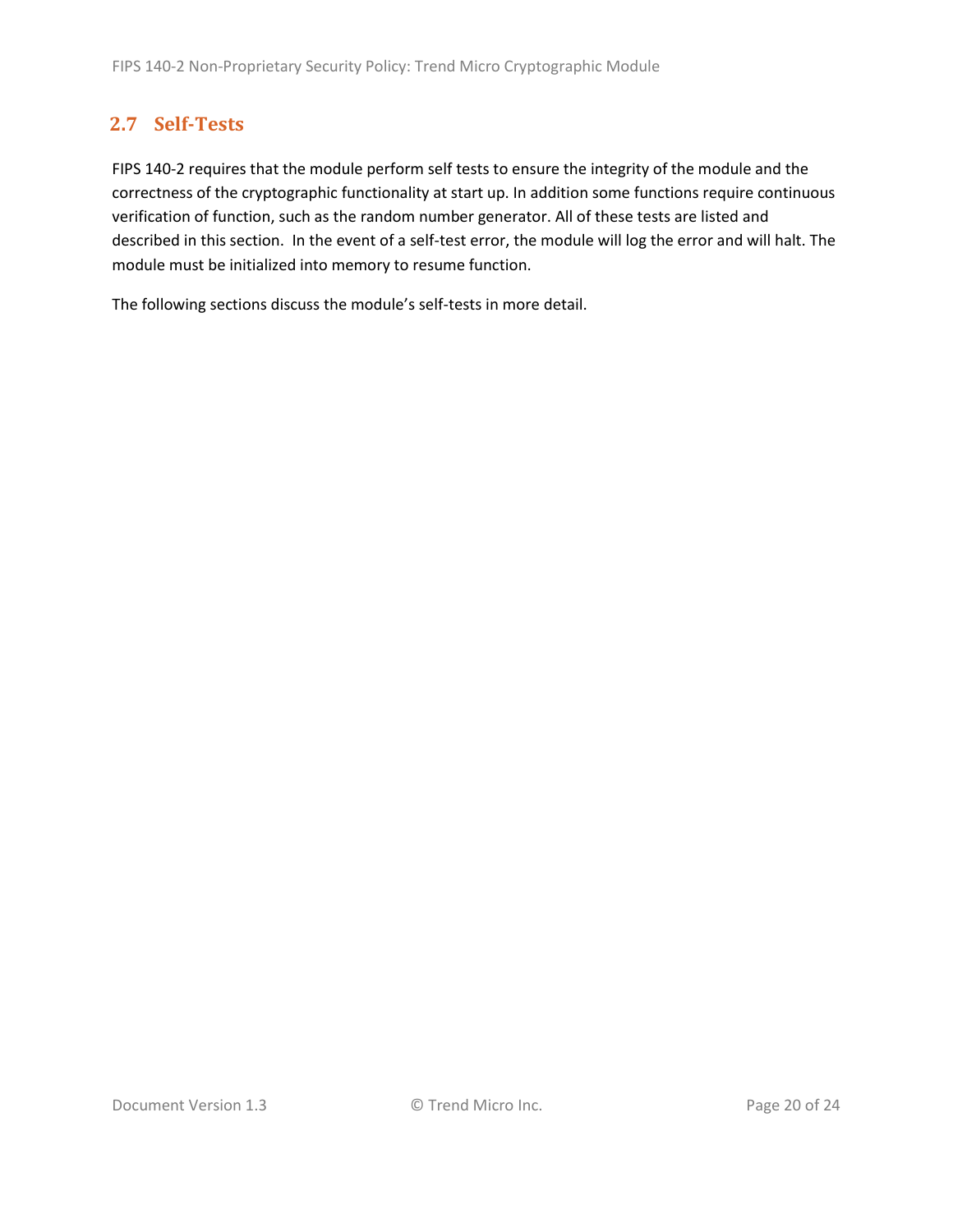#### <span id="page-20-0"></span>**2.7.1 Power-On Self-Tests**

Power-on self-tests are executed automatically when the module is loaded into memory. The module verifies the integrity of the runtime executable using a HMAC-SHA1 digest computed at build time. If the fingerprints match, the power-up self-tests are then performed. If the power-up self-test is successful, a flag is set to place the module in FIPS mode (the operator is still required to follow the guidance in Section 3 to ensure the module is running in FIPS-approved mode of operation).

| <b>TYPE</b>                     | <b>DETAIL</b>                                            |
|---------------------------------|----------------------------------------------------------|
| Software Integrity Check        | HMAC-SHA1 on all module components<br>$\bullet$          |
| Known Answer Tests <sup>1</sup> | AES ECB mode encrypt/decrypt 128-bit key length          |
|                                 | AES CCM mode encrypt/decrypt 192-bit key length          |
|                                 | AES GCM mode encrypt/decrypt 256-bit key length          |
|                                 | AES CMAC CBC mode, encrypt/decrypt with 128,             |
|                                 | 192, 256-bit key lengths                                 |
|                                 | $SHA-1$                                                  |
|                                 | HMAC-SHA1                                                |
|                                 | HMAC-SHA224                                              |
|                                 | HMAC-SHA256                                              |
|                                 | HMAC-SHA384                                              |
|                                 | HMAC-SHA512                                              |
|                                 | RSA sign/verify using 2048 bit key, SHA-256, PKCS#1      |
|                                 | SP 800-90A DRBG (Hash DRBG, HMAC DRBG,                   |
|                                 | CTR DRBG)                                                |
|                                 | Triple-DES ECB mode encrypt/decrypt 3-key                |
|                                 | Triple-DES CMAC CBC mode generate/verify 3-key           |
| Pair-wise Consistency Tests     | DSA sign/verify using 2048 bit key, SHA-384<br>$\bullet$ |
|                                 | ECDSA keygen/sign/verify using P-224, K-233 and          |
|                                 | <b>SHA512</b>                                            |
|                                 | RSA (legacy test)                                        |

**Table 8 – Power-On Self-Tests**

Input, output, and cryptographic functions cannot be performed while the Module is in a self-test or error state because the module is single-threaded and will not return to the calling application until the power-up self tests are complete. If the power-up self tests fail, subsequent calls to the module will also fail - thus no further cryptographic operations are possible.

The Module performs power-up self-tests automatically during loading of the module by making use of default entry point (DEP) and no operator intervention is required.

Document Version 1.3 C Trend Micro Inc. Contact the Page 21 of 24 <sup>1</sup> Note that all SHA-X KATs are tested as part of the respective HMAC SHA-X KAT. SHA-1 is also tested independently.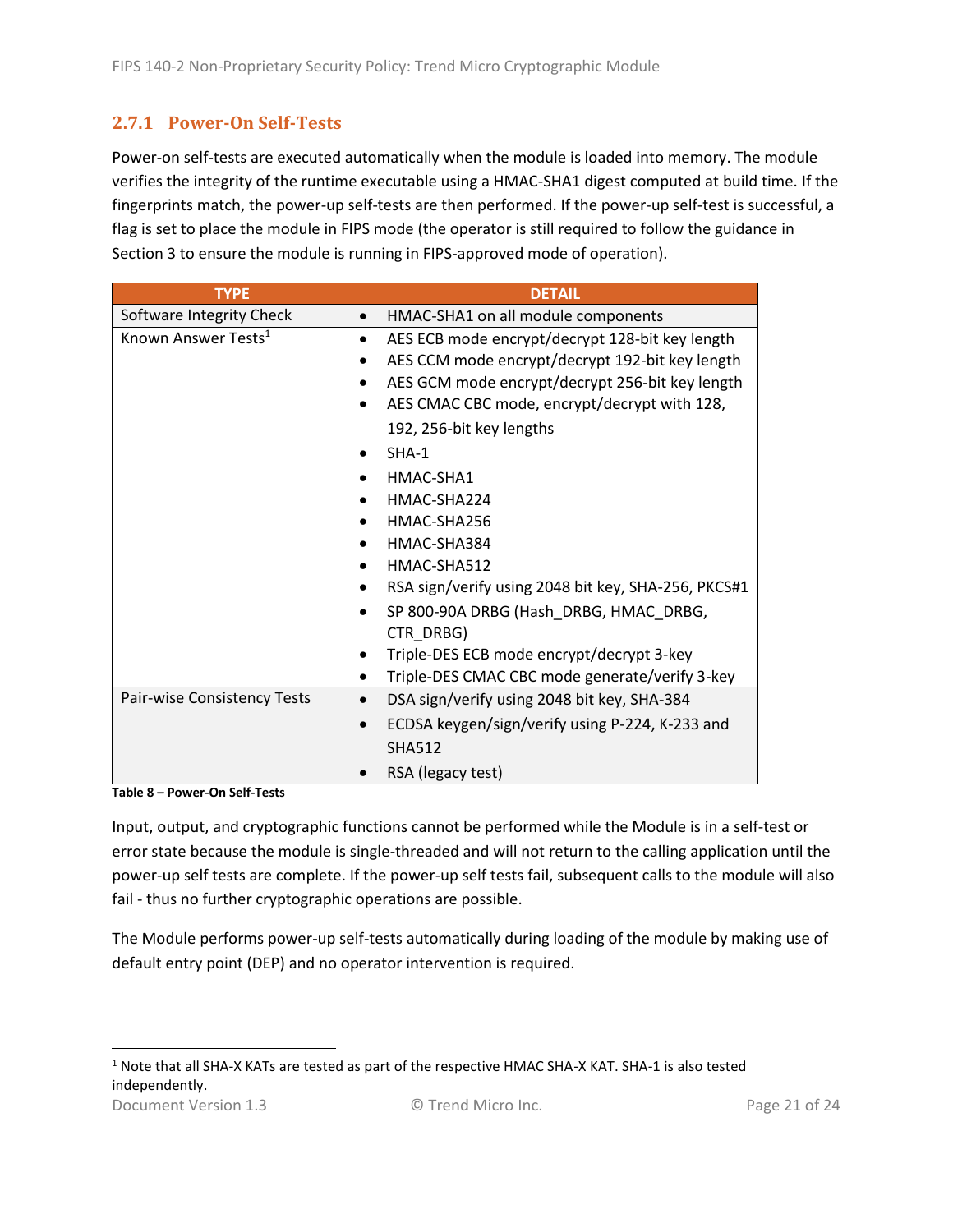#### <span id="page-21-0"></span>**2.7.2 Conditional Self-Tests**

The module implements the following conditional self-tests upon key generation, or random number generation (respectively):

| <b>TYPE</b>                 | <b>DETAIL</b>                                                                                         |
|-----------------------------|-------------------------------------------------------------------------------------------------------|
| Pair-wise Consistency Tests | <b>DSA</b>                                                                                            |
|                             | RSA (legacy test not run in FIPS mode)                                                                |
|                             | <b>ECDSA</b><br>$\bullet$                                                                             |
| <b>Continuous RNG Tests</b> | Performed on all Approved DRBGs, the non-<br>approved X9.31 RNG, and the non-approved<br>DUAL EC DRBG |
|                             | Please note the DRBG is Tested as required by<br>[SP800-90A] Section 11                               |

**Table 9 – Conditional Self-Tests**

### <span id="page-21-1"></span>**2.7.3 Cryptographic Function**

The module verifies the integrity of the runtime executable using a HMAC-SHA1 digest which is computed at build time. If this computed HMAC-SHA1 digest matches the stored, known digest, then the power-up self-test (consisting of the algorithm-specific Pairwise Consistency and Known Answer tests) is performed. If any component of the power-up self-test fails, an internal global error flag is set to prevent subsequent invocation of any cryptographic function calls. Any such power-up self test failure is a hard error that can only be recovered by reinstalling the module<sup>2</sup>. The power-up self-tests may be performed at any time by reloading the module.

No operator intervention is required during the running of the self-tests.

### <span id="page-21-2"></span>**2.8 Mitigation of Other Attacks**

The Module does not contain additional security mechanisms beyond the requirements for FIPS 140-2 Level 1 cryptographic modules.

<sup>2</sup> The initialization function could be re-invoked but such re-invocation does not provide a means from recovering from an integrity test or known answer test failure

Document Version 1.3 © Trend Micro Inc. Page 22 of 24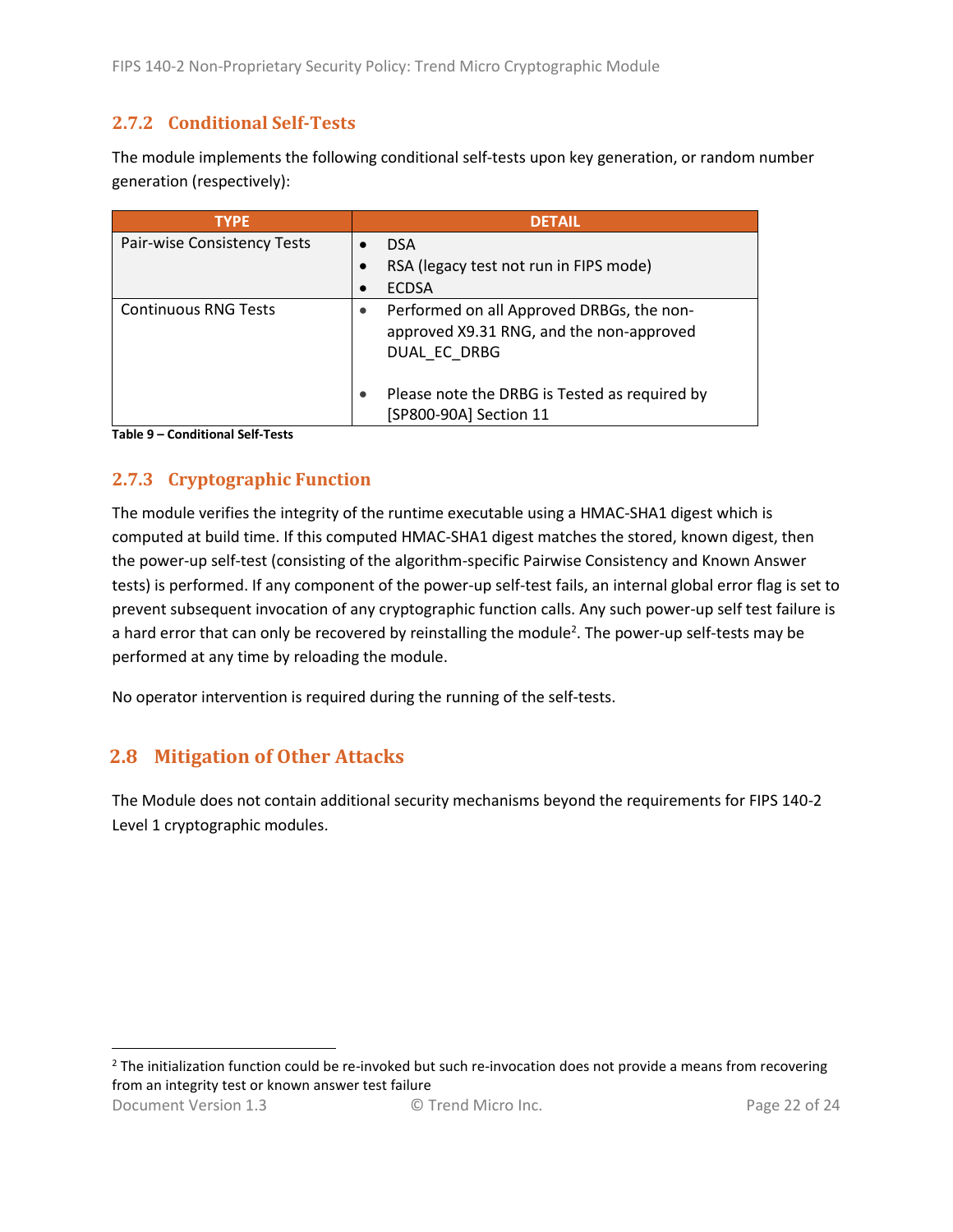# <span id="page-22-0"></span>**3 Guidance and Secure Operation**

### <span id="page-22-1"></span>**3.1 Crypto Officer Guidance**

#### <span id="page-22-2"></span>**3.1.1 Software Installation**

The module is provided directly to solution developers and is not available for direct download to the general public. The module and its host application are to be installed on an operating system specified in Section [2.5](#page-13-2) or one where portability is maintained.

#### <span id="page-22-3"></span>**3.1.2 Additional Rules of Operation**

- 1. The writable memory areas of the module (data and stack segments) are accessible only by the application so that the operating system is in "single user" mode, i.e. only the application has access to that instance of the module.
- 2. The operating system is responsible for multitasking operations so that other processes cannot access the address space of the process containing the module.

### <span id="page-22-4"></span>**3.2 User Guidance**

#### <span id="page-22-5"></span>**3.2.1 General Guidance**

The module is not distributed as a standalone library and is only used in conjunction with the solution.

The end user of the operating system is also responsible for zeroizing CSPs via wipe/secure delete procedures.

If the module power is lost and restored, the calling application must ensure that any AES-GCM keys used for encryption or decryption are redistributed.

The counter portion of the IV is set by the module within its cryptographic boundary. When the IV exhausts the maximum number of possible values for a given session key, the first party to encounter this condition shall trigger a handshake to establish a new encryption key in accordance with RFC 5246.

The AES GCM IV generation is in compliance with the RFC5288 and RFC5289 and shall only be used for the TLS protocol version 1.2 to be compliant with [FIPS140-2 IG] IG A.5, provision 1 ("TLS protocol IV generation"); thus, the module is compliant with [SP800-52].

In the event the nonce\_explicit part of the IV exhausts the maximum number of possible values for a given session key, either party (the client or the server) that encounters this condition shall trigger a handshake to establish a new encryption key.